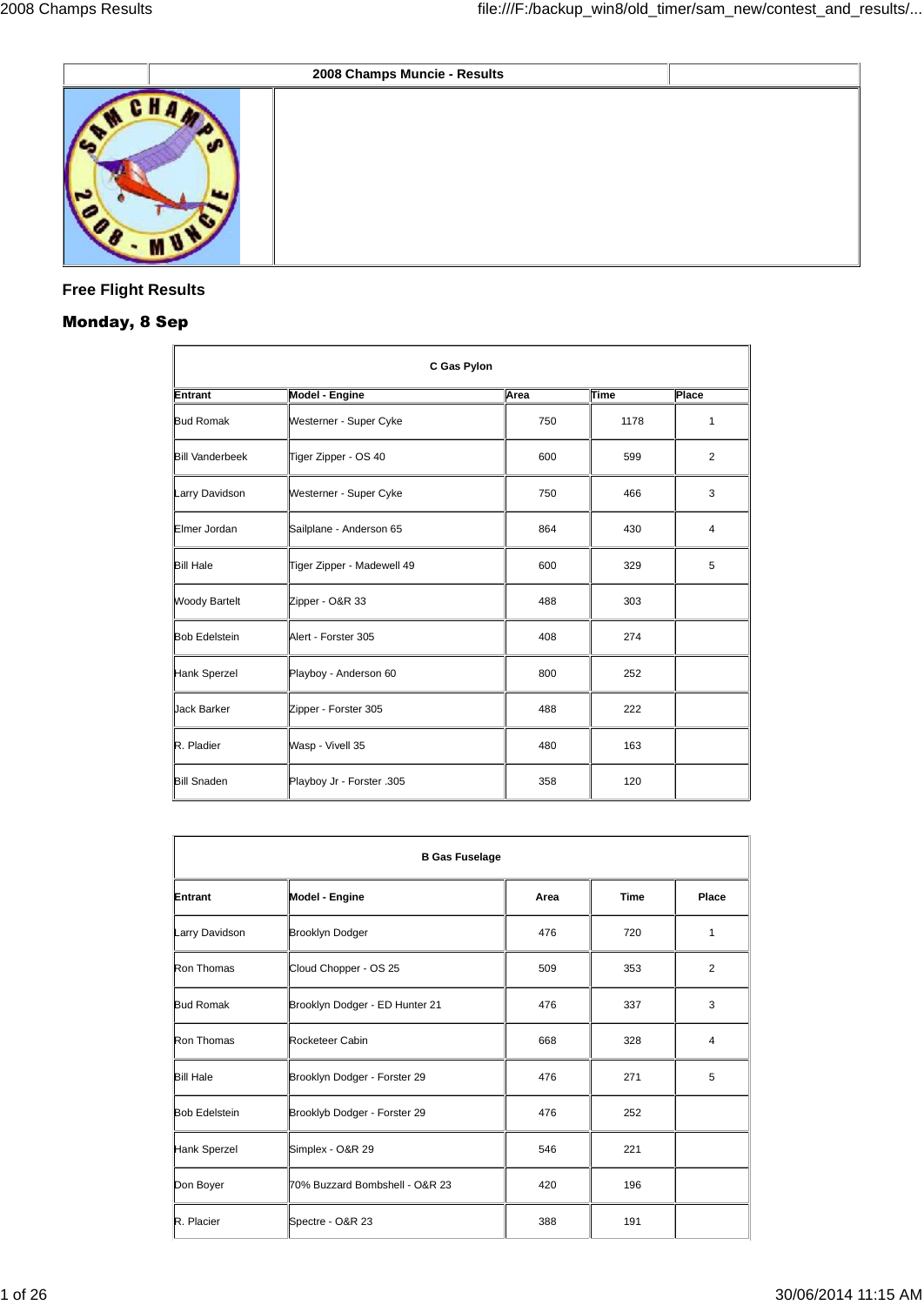| Don Harshman | Brooklyn Dodger - Torp 29 | 17C | 54 |  |
|--------------|---------------------------|-----|----|--|
|--------------|---------------------------|-----|----|--|

|                    |                      | <b>Large Stick Rubber</b> |             |                |
|--------------------|----------------------|---------------------------|-------------|----------------|
| <b>Entrant</b>     | Model - Engine       | Area                      | <b>Time</b> | Place          |
| Joe Williams       | Lanzo Record         | 300                       | 1062        | $\mathbf{1}$   |
| <b>Herb Kothe</b>  | Lanzo 300            | 300                       | 840         | $\overline{2}$ |
| Walt Tomasch       | Lanzo Duplex         | 160                       | 780         | 3              |
| Jim O'Reilly       | <b>Red Buzzard</b>   | 210                       | 758         | $\overline{4}$ |
| Jack Schnobrich    | <b>Red Buzzard</b>   | 210                       | 526         | 5              |
| Paul Simon         | Heaven Bound         | 254                       | 514         |                |
| <b>Ed Sneed</b>    | Lanzo Stick          | 300                       | 481         |                |
| Ed Lamb            | Lamb Climber         | 200                       | 461         |                |
| <b>Ed Konefes</b>  | Lamb Climber         | 200                       | 423         |                |
| Jim Ferwerda       | Lanzo                | 300                       | 416         |                |
| <b>Bill Duke</b>   | Lanzo Stick          | 300                       | 300         |                |
| <b>Mike Moskow</b> | Heaven Bound         | 254                       | 120         |                |
| Richard Thompson   | <b>Hoosier Flier</b> | 300                       | 120         |                |
| <b>Roy Stewart</b> | Hi Ho                | 210                       | 120         |                |
| Dave Petty         | Lanzo Stick          | 300                       | 120         |                |

| <b>Small Fuselage Rubber</b> |                     |      |             |                |
|------------------------------|---------------------|------|-------------|----------------|
| Entrant                      | Model               | Area | <b>Time</b> | Place          |
| Ed Sneed                     | Double Feature      | 145  | 546         | 1              |
| Richard Thompson             | <b>B.G.</b> Special | 145  | 540         | $\overline{2}$ |
| Herb Kothe                   | Crusader            | 145  | 540         | 3              |
| Paul Simon                   | Double Feature      | 145  | 538         | $\overline{4}$ |
| Ted Teach                    | Miss Canada         | 140  | 525         | 5              |
| <b>Jim Ferwerda</b>          | Crusader            | 145  | 499         |                |
| <b>Bob Bennett</b>           | Sparky              | 108  | 418         |                |
| Joe Williams                 | Crusader            | 145  | 411         |                |
| <b>Bob Bissett</b>           | Crusader            | 145  | 300         |                |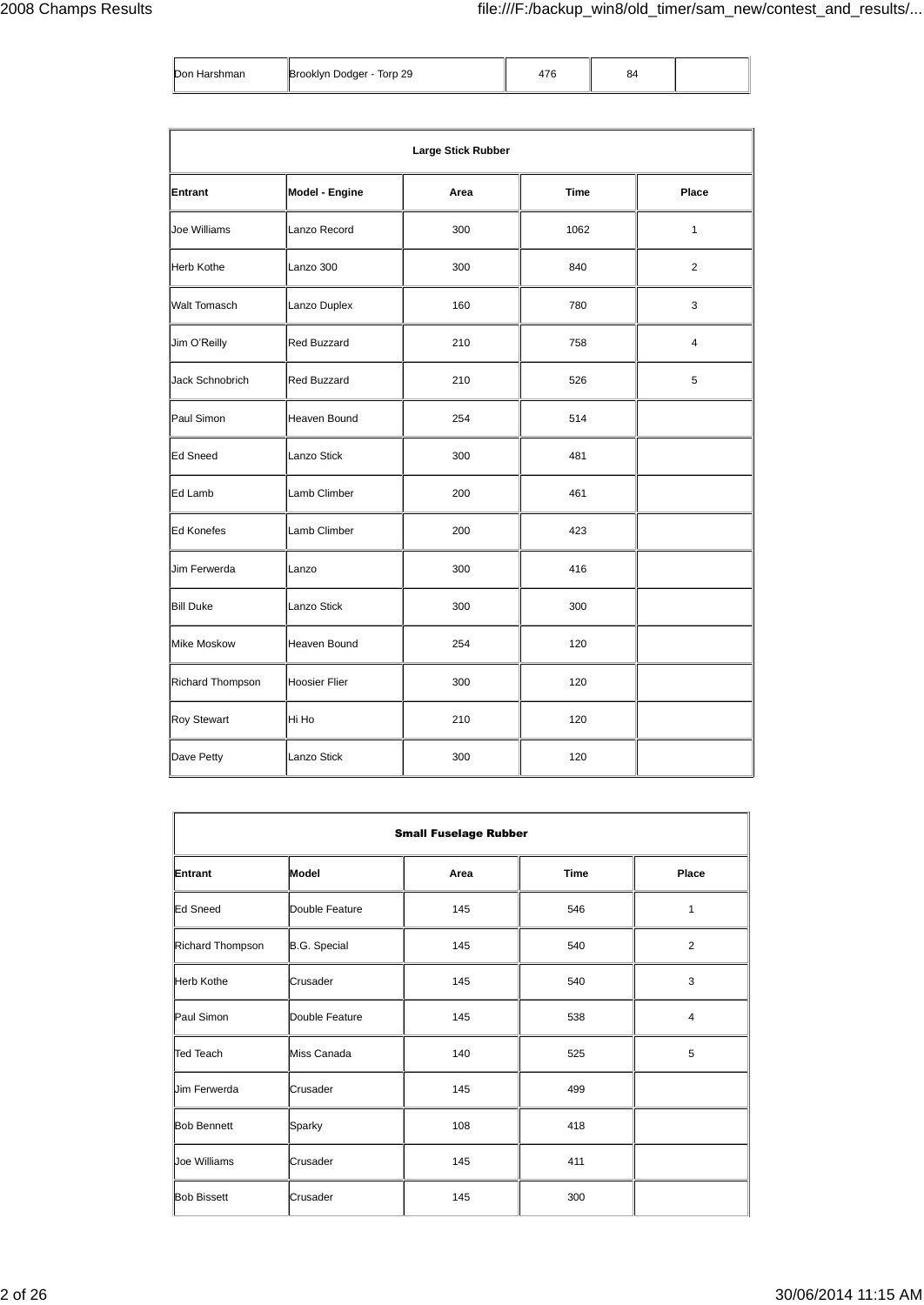| <b>Jim Gerszewski</b> | Crusader  | 145 | 295 |  |
|-----------------------|-----------|-----|-----|--|
| <b>Bucky Walter</b>   | Altimeter | 146 | 288 |  |
| <b>Robert Moulton</b> | Crusader  | 145 | 120 |  |
| Al Pardue             | Sparky    | 108 | 108 |  |
| Ed Konefes            | Crusader  | 145 | 103 |  |
| <b>Elvin Buchele</b>  | Dyna-moe  | 140 | 55  |  |

| .020 Replica Gas     |                      |      |             |                |
|----------------------|----------------------|------|-------------|----------------|
| Entrant              | Model                | Area | <b>Time</b> | Place          |
| Dohrman Crawford     | <b>Strato Streak</b> | 150  | 312         | 1              |
| <b>Bob Bissett</b>   | <b>Strato Streak</b> | 150  | 300         | $\overline{2}$ |
| Jim Kelly            | Kerswap              |      | 297         | 3              |
| <b>Mike Cook</b>     | Playboy              | 144  | 270         | 4              |
| John Oliver          | So Long              | 157  | 263         | 5              |
| <b>Elvin Buchele</b> | <b>Strato Streak</b> | 150  | 254         |                |
| <b>Jack Barker</b>   | So Long              | 157  | 175         |                |
| Dom Algieri          | Zomby                |      | 158         |                |
| <b>Billl Snaden</b>  | Simplex              |      | 128         |                |
| Elmer Jordan         | Interceptor          |      | 43          |                |

|                      | Smith Mulvihill Rubber Special Event |      |             |                |  |
|----------------------|--------------------------------------|------|-------------|----------------|--|
| Entrant              | Model                                | Area | <b>Time</b> | Place          |  |
| Ed Sneed             | Smith Mulvihill                      | 176  | 840         | 1              |  |
| Ed Hardin            |                                      | 176  | 470         | $\overline{2}$ |  |
| <b>Bud Romak</b>     |                                      | 176  | 300         | 3              |  |
| Al Pardue            |                                      | 176  | 221         | 4              |  |
| <b>Bob Erpelding</b> |                                      | 176  | 176         | 5              |  |

# **Tuesday, 9 Sep**

| <b>B Gas Pylon</b> |                      |      |      |       |
|--------------------|----------------------|------|------|-------|
| Entrant            | Model - Engine       | Area | Time | Place |
| Larry Davidson     | Alert - ED Hunter 21 | 417  | 812  |       |
| Ron Thomas         | Alert - ED Hunter 21 | 417  | 713  | 2     |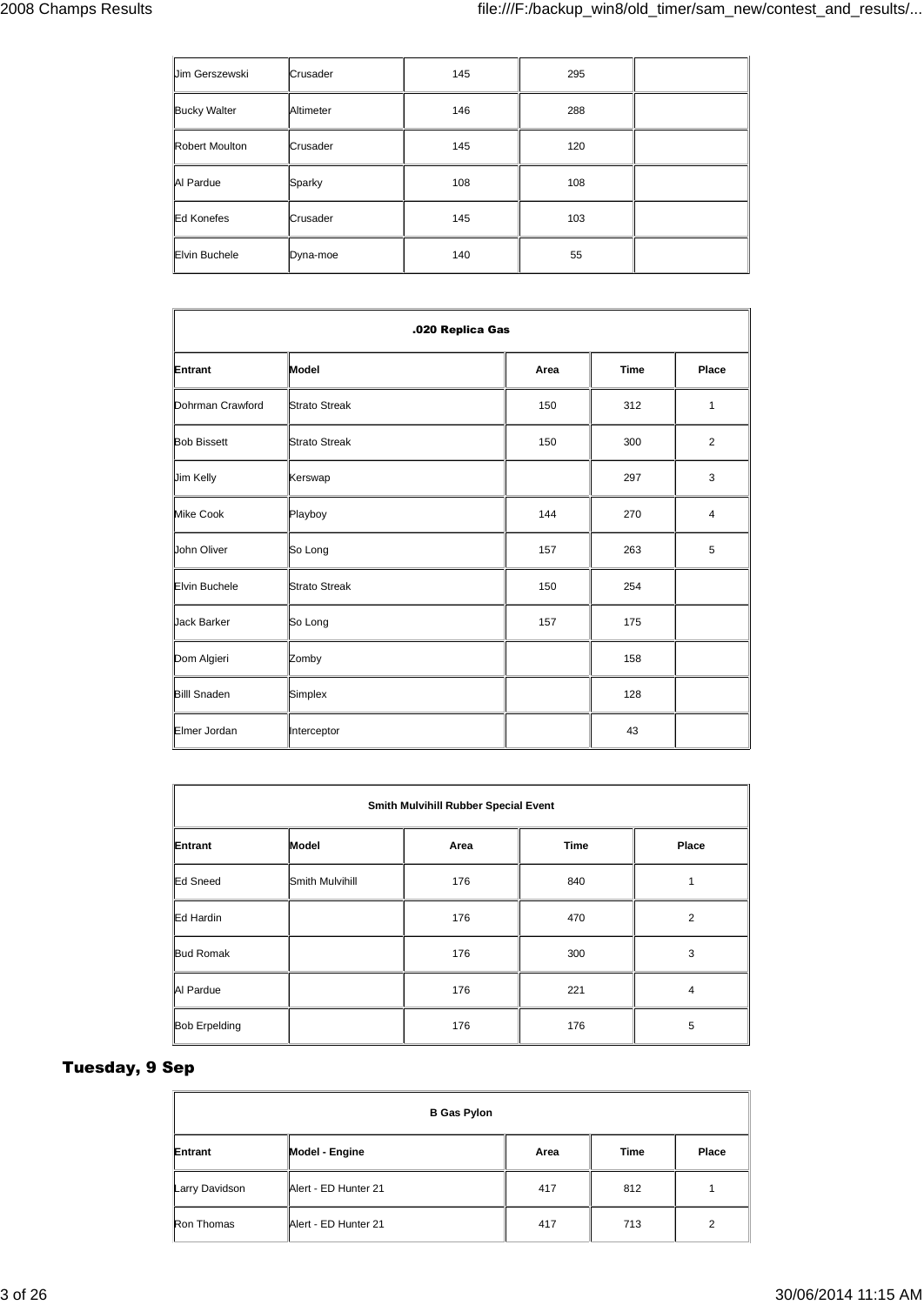| <b>Gil Morris</b>      | Kerswap - O&R 23         | 280 | 351 | 3 |
|------------------------|--------------------------|-----|-----|---|
| Hank Sperzel           | Alert - ED Hunter 21     | 417 | 351 | 3 |
| <b>Jack Barker</b>     | Alert - O&R 23           | 417 | 283 | 5 |
| <b>Bob Harper</b>      | American Ace 54 - O&R 23 | 452 | 283 | 5 |
| <b>Bud Romak</b>       | Zipper - ED Hunter 21    | 488 | 338 |   |
| <b>Bob Edelstein</b>   | Alert - Forster 29       | 408 | 278 |   |
| <b>Woody Bartelt</b>   | Zipper - O&R 29          | 488 | 227 |   |
| <b>Bill Hale</b>       | A/B Sailplane - O&R 23   | 340 | 120 |   |
| <b>Bill Vanderbeek</b> | Small Sailplane          |     | 86  |   |

| A Gas Fuselage       |                                |      |             |                |
|----------------------|--------------------------------|------|-------------|----------------|
| Entrant              | Model - Engine                 | Area | <b>Time</b> | Place          |
| Larry Davidson       | Ascender - ED Hunter .19       | 380  | 480         | 1              |
| Ron Thomas           | Ascender - ED Hunter .19       | 380  | 352         | $\overline{2}$ |
| Hank Sperzel         | Wedgy - Elfin 2.49             | 275  | 253         | 3              |
| <b>Bud Romak</b>     | Coronet                        |      | 239         | $\overline{4}$ |
| <b>Bob Edelstein</b> | So Long - Arden 19             | 392  | 238         | 5              |
| <b>Bob Harper</b>    | Brooklyn Dodger - ED Hunter 21 | 476  | 228         |                |
| <b>Woody Bartelt</b> | So Long - O&R 19               | 360  | 142         |                |
| <b>Jack Barker</b>   | So Long - Simplex 19           | 380  | 136         |                |
| Dan Harshman         | Brooklyn Dodger - Shilen 19    | 340  | 120         |                |

| <b>Small Stick Rubber</b> |           |      |             |                |
|---------------------------|-----------|------|-------------|----------------|
| Entrant                   | Model     | Area | <b>Time</b> | Place          |
| Joe Williams              | Gollywock | 135  | 780         | 1              |
| <b>Jim Gerszewski</b>     | GollyWock | 135  | 518         | 2              |
| Doug Petty                | Korda C   | 145  | 516         | 3              |
| Herb Kothe                | Korda C   | 145  | 474         | $\overline{4}$ |
| Ed Hardin                 | Gollywock | 135  | 428         | 5              |
| Ed Sneed                  | Gollywock | 135  | 415         |                |
| <b>Jim Ferwerda</b>       | Gollywock | 135  | 395         |                |
| Dom Algieri               | Gollywock | 135  | 364         |                |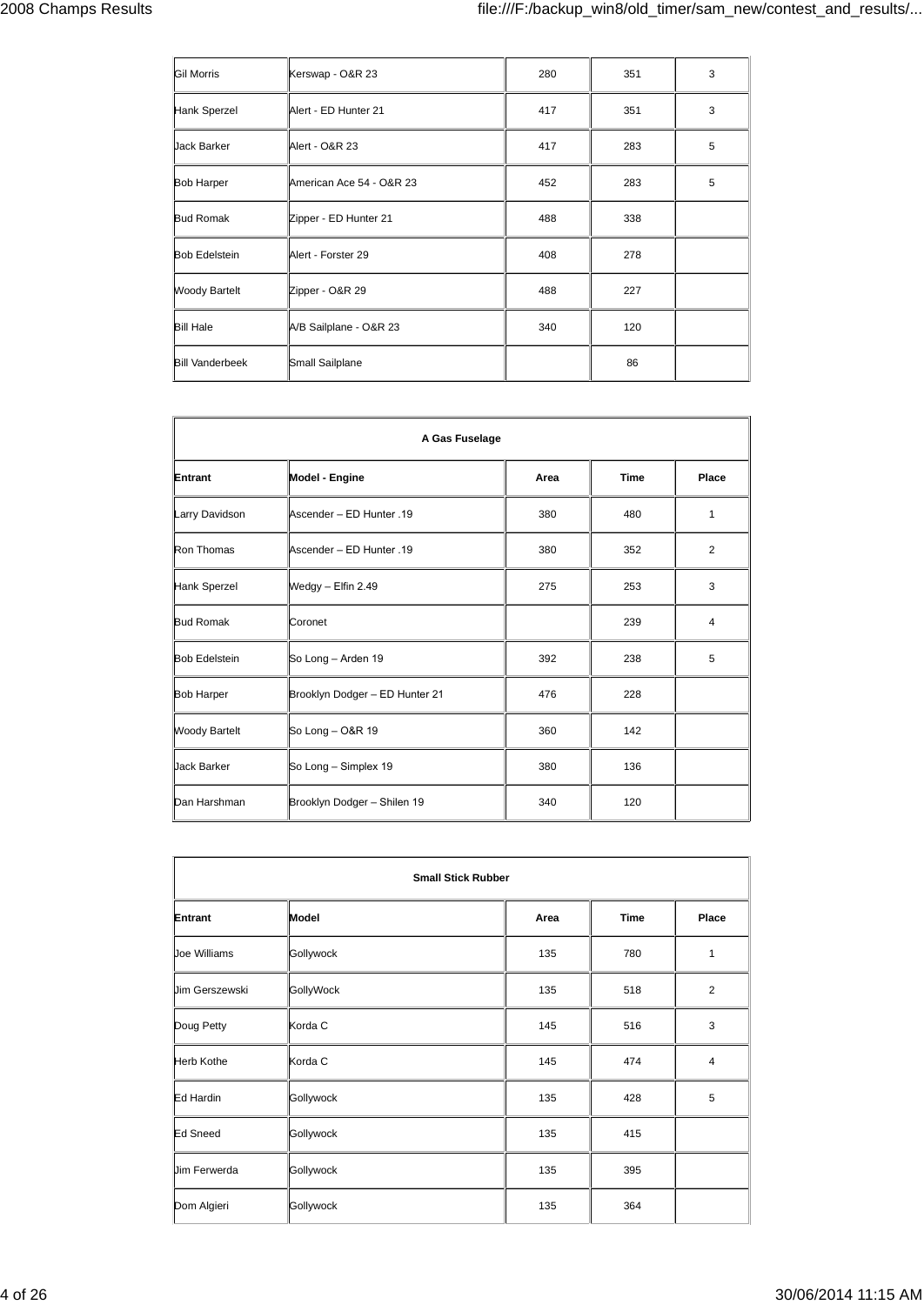| Al Pardue           | Gollywock    | 135 | 363 |  |
|---------------------|--------------|-----|-----|--|
| <b>Bud Romak</b>    | Gollywock    | 135 | 349 |  |
| Ed Konefes          | Casano Stick | 145 | 342 |  |
| <b>Bob Bissett</b>  | Gollywock    | 135 | 330 |  |
| Ray Stewart         | Stickler     | 145 | 321 |  |
| Al Lidberg          | Gollywock    | 135 | 300 |  |
| Paul Simon          | Gollywock    | 135 | 300 |  |
| <b>Stew Cummins</b> | Gollywock    | 135 | 266 |  |
| Ed Lamb             | Gollywock    | 135 | 239 |  |

| <b>Commercial Rubber</b> |                        |      |      |                |
|--------------------------|------------------------|------|------|----------------|
| Entrant                  | Model                  | Area | Time | Place          |
| Doug Petty               | Wren                   | 148  | 514  | $\mathbf{1}$   |
| Richard Thompson         | Wren                   | 148  | 453  | $\overline{2}$ |
| <b>Ed Konefes</b>        | Huguelet               | 145  | 453  | 3              |
| <b>Ted Teadh</b>         | Miss Canada            | 145  | 419  | $\overline{4}$ |
| <b>Bob Bennett</b>       | Earl Stahl Weight Rule | 135  | 414  | 5              |
| <b>Walt Tomasch</b>      | Wren                   | 148  | 390  |                |
| <b>Bud Romak</b>         | Earl Stahl Hurricane   |      | 371  |                |
| Jim Gerszewski           | Wren                   | 148  | 306  |                |
| <b>Herb Kothe</b>        | Wren                   | 148  | 270  |                |
| <b>Stew Cummins</b>      | Wren                   | 148  | 240  |                |
| <b>Bill Duke</b>         | Wren                   | 148  | 223  |                |
| Mike Moskow              | Wren                   | 148  | 217  |                |
| Elvin Buchele            | Sparky                 | 108  | 178  |                |
| Al Pardue                | Wren                   | 148  | 120  |                |
| Jim O'Reilly             | Wren                   | 148  | 118  |                |
| <b>Robert Moulton</b>    | Sparky                 | 108  | 92   |                |

| <b>Classic Wakefield</b> |       |      |      |       |
|--------------------------|-------|------|------|-------|
| Entrant                  | Model | Area | Time | Place |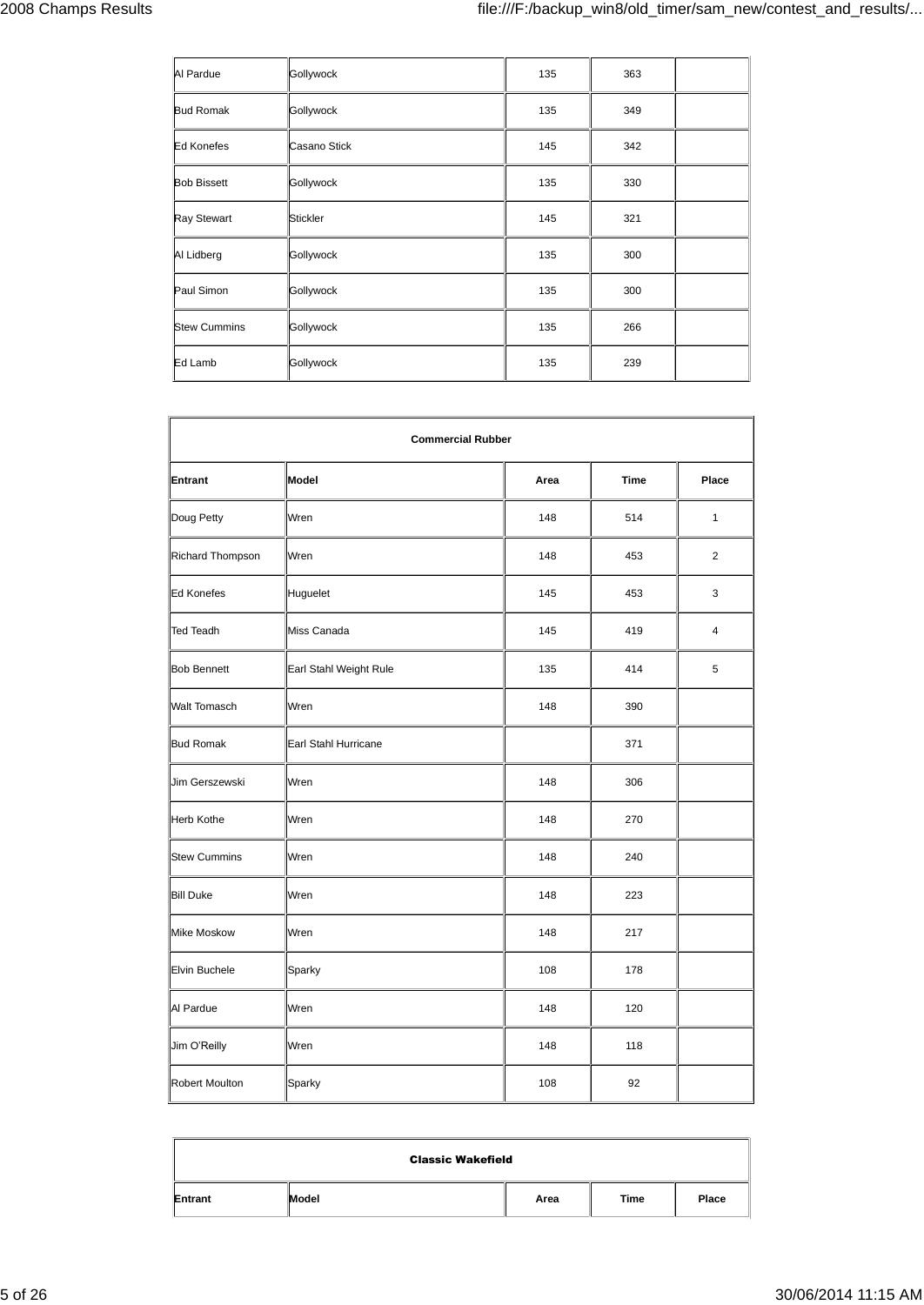| <b>Ed Konefes</b>  | Gull                  | 200 | 529 |    |
|--------------------|-----------------------|-----|-----|----|
| Roger Moon         | Lynn Kansas Wakefield | 200 | 217 | ◠  |
| <b>Bob Bissett</b> | 39 Korda              | 210 | 142 | ٠J |

## **Wednesday, 10 Sep**

| A Gas Pylon            |                          |      |             |       |
|------------------------|--------------------------|------|-------------|-------|
| Entrant                | Model - Engine           | Area | <b>Time</b> | Place |
| <b>Gill Morris</b>     | Bullet - Bantam 19       | 330  | 599         | 1     |
| <b>Bill Vanderbeek</b> | Hedy - Arden 19          | 331  | 557         | 2     |
| <b>Bob Edelstein</b>   | Interceptor - Arden 19   | 330  | 544         | 3     |
| Larry Davidson         | Alert - ED Hunter 19     | 408  | 480         | 4     |
| <b>Woody Bartelt</b>   | Aerobo - Arden 19        | 265  | 376         | 5     |
| <b>Bill Snaden</b>     | Ranger-O&R 19            | 325  | 360         |       |
| <b>Bud Romak</b>       | Hedy - Elfin 2.49        | 331  | 360         |       |
| Elmer Jordan           | Interceptor - O&R 19     | 330  | 334         |       |
| Mike Cook              | Ranger-O&R 19            | 325  | 316         |       |
| Dan Harshman           | Alert - Shilen 19        | 408  | 314         |       |
| Don Boyer              | Ranger-O&R 19            | 325  | 292         |       |
| Ed Lamb                | Banshee - Bantam 19      | 353  | 191         |       |
| <b>Bob Harper</b>      | Thermal Thumber - O&R 19 | 362  | 189         |       |
| Robert Placier         | Ranger-O&R 19            | 325  | 179         |       |
| Hank Sperzel           | Kerswap - Elfin 2.49     | 288  | 91          |       |

| C Gas Fuselage    |                                   |      |             |                |
|-------------------|-----------------------------------|------|-------------|----------------|
| Entrant           | Model - Enginer                   | Area | <b>Time</b> | Place          |
| Larry Davidson    | Brooklyn Dodger -                 | 476  | 720         | 1              |
| <b>Gil Morris</b> | Albatross - Ohlsson 60            | 828  | 480         | $\overline{2}$ |
| Ron Thomas        | Hayseed - McCoy 60                | 930  | 360         | 3              |
| <b>Bud Romak</b>  | Brooklyn Dodger - Super Cyke      | 770  | 337         | 4              |
| Ed Lamb           | Spook 72 - O&R 60                 | 800  | 272         | 5              |
| Elmer Jordan      | Brooklyn Dodger - Super Cyke      | 770  | 262         |                |
| Hank Sperzel      | Simplex - O&R 33                  | 546  | 229         |                |
| <b>Bob Harper</b> | Buzzard Bombshell - Super Cyke 60 | 850  | 224         |                |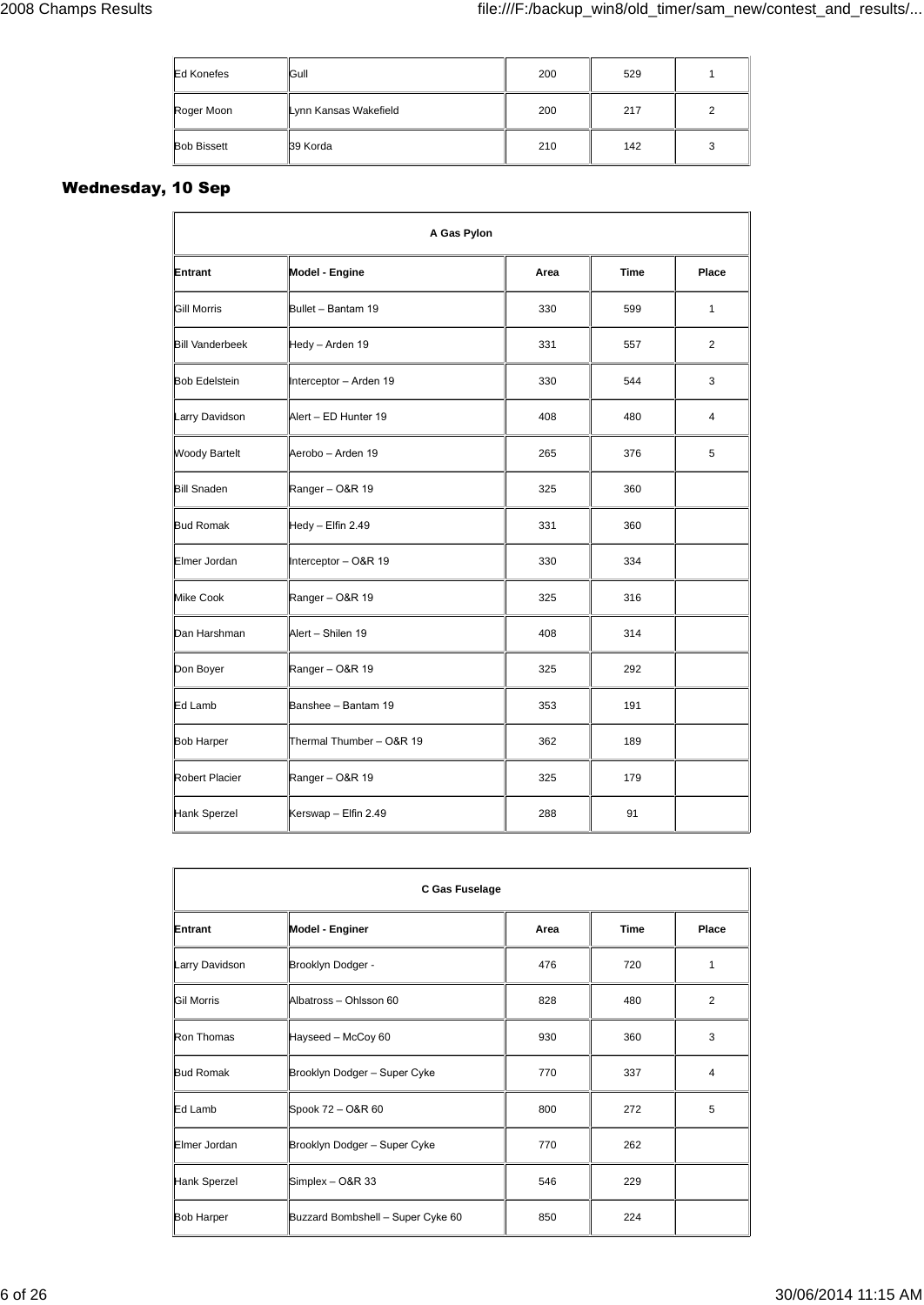| Entrant              | Model                 | Area | <b>Time</b> | Place          |
|----------------------|-----------------------|------|-------------|----------------|
| Paul Simon           | Korda Dethermalizer   | 280  | 780         | $\mathbf{1}$   |
| <b>Herb Kothe</b>    | Korda Dethermalizer   | 280  | 780         | $\overline{2}$ |
| Ed Hardin            | Korda Dethermalizer   | 280  | 780         | 3              |
| <b>Ed Sneed</b>      | Korda Dethermalizer   | 280  | 741         | $\overline{4}$ |
| <b>Ed Konefes</b>    | Gull                  | 200  | 688         | 5              |
| Joe Williams         | Korda Dethermalizer   | 280  | 507         |                |
| Jim Ferwerda         | 39 Korda Wakefield    | 210  | 417         |                |
| <b>Bill Duke</b>     | Korda Dethermalizer   | 280  | 415         |                |
| <b>Roy Stewart</b>   | Stahl Gypsy           | 230  | 377         |                |
| <b>Mike Moskow</b>   | Korda Dethermalizer   | 280  | 372         |                |
| Kim Gerszewski       | Stahl Gypsy           | 230  | 329         |                |
| <b>Bob Erpelding</b> | Super Snooper         | 200  | 300         |                |
| Jim O'Reilly         | Eugene                | 210  | 251         |                |
| <b>Walt Tomasch</b>  | Lanzo Duplex          | 200  | 221         |                |
| Jim Kelly            | 39 Korda              | 210  | 204         |                |
| Dom Algieri          | 7                     |      | 187         |                |
| <b>Bob Bennett</b>   | Flying Cloud          | 185  | 184         |                |
| Roger Moon           | Linn Kansas Wakefield | 210  | 175         |                |

| 4 OZ Wakefield    |              |      |             |                |
|-------------------|--------------|------|-------------|----------------|
| Entrant           | Model        | Area | <b>Time</b> | Place          |
| Ed Konefes        | Lanzo Duplex | 200  | 525         | 1              |
| Richard Thompson  | Lanzo Duplex | 200  | 487         | 2              |
| Jim O'Reilly      | Lanzo Duplex | 200  | 485         | 3              |
| <b>Herb Kothe</b> | Lanzo Duplex | 200  | 462         | $\overline{4}$ |
| Al Pardue         | Ying         | 200  | 357         | 5              |
| Doug Petty        | Lanzo Duplex | 200  | 302         |                |
| <b>Bill Duke</b>  | Lanzo Duplex | 200  | 120         |                |

 $\sqrt{\phantom{a}}$ 

 $\overline{\phantom{a}}$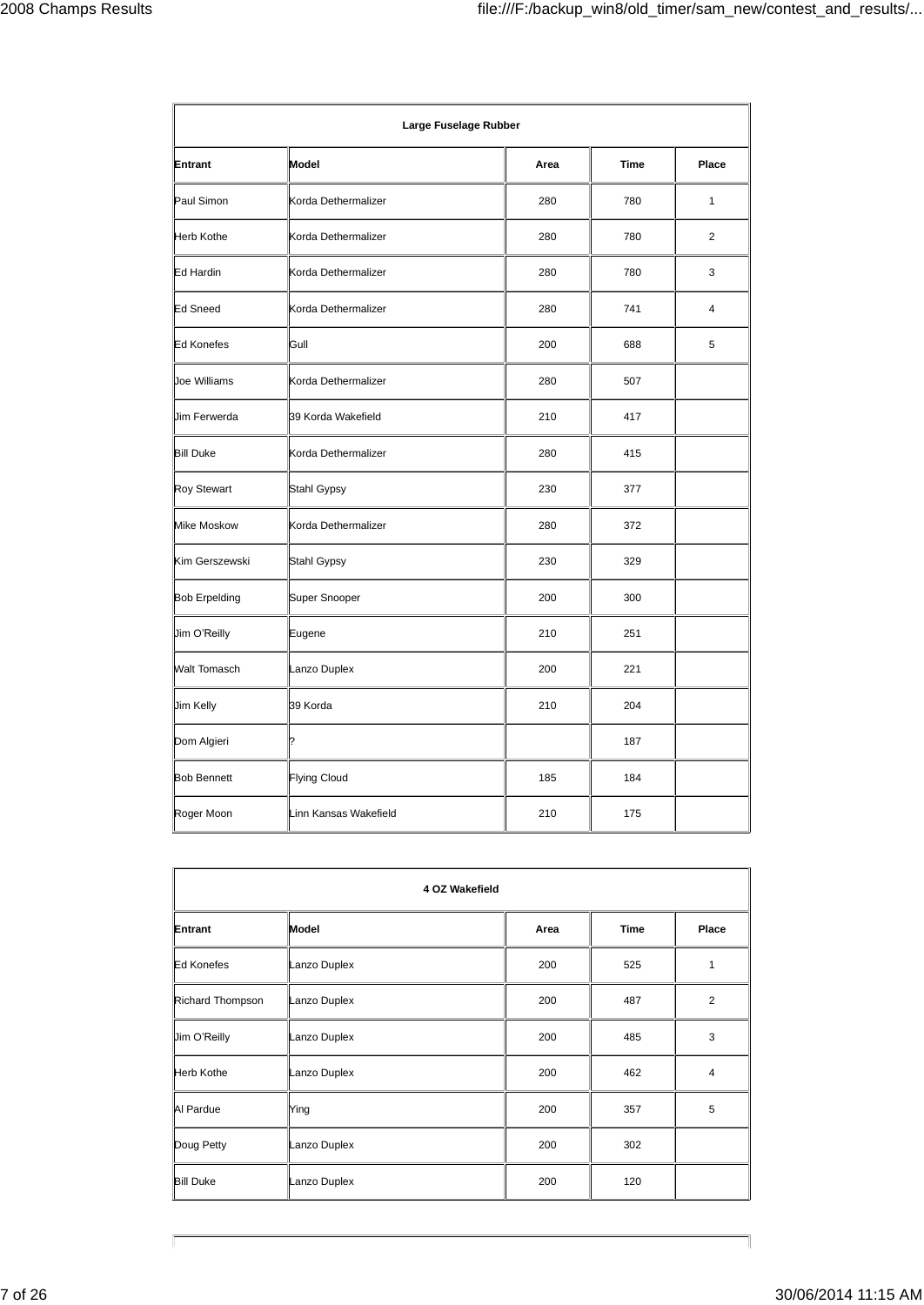| <b>Old Time Towline</b> |            |      |             |       |
|-------------------------|------------|------|-------------|-------|
| Entrant                 | Model      | Area | <b>Time</b> | Place |
| Paul Simon              | Floater    | 450  | 408         | 1     |
| <b>Bill Vanderbeek</b>  | Nuppe      | ?    | 258         | 2     |
| Richard Thompson        | Thermic 72 | 410  | 221         | 3     |
| <b>Bob Benenstein</b>   | Nuppe      |      | 196         |       |
| Ken Fryling             | Thermic 50 |      | 75          |       |
| <b>Bucky Walter</b>     | Thermic 72 | 410  | 42          |       |

## **Thursday, 11 Sep**

| 30 Second Antique Gas  |                                   |      |             |                |
|------------------------|-----------------------------------|------|-------------|----------------|
| Entrant                | Model - Engine                    | Area | <b>Time</b> | Place          |
| Larry Davidson         | Rambler - O&R 60 FRV              | 717  | 840         | 1              |
| Ron Thomas             | Rambler - Super Cyke              | 717  | 826         | $\overline{2}$ |
| <b>Bill Vanderbeek</b> | Comet Clipper - Atwood Triumph 49 | 678  | 662         | 3              |
| <b>Gil Morris</b>      | Albatross - Ohlsson 60            | 828  | 360         | 4              |
| <b>Bud Romak</b>       | Comet Clipper -                   | 678  | 329         | 5              |
| Ed Lamb                | Spook 72 - O&R 60                 | 800  | 315         |                |
| <b>Bob Harper</b>      | Comet Clipper - Ohlsson 60        | 678  | 282         |                |
| <b>Bob Edelstein</b>   | Comet Clipper - Super Cyke        | 678  | 272         |                |
| Ed Konefes             | Zenith - Brown Jr.                | 840  | 264         |                |

| 8 OZ Wakefield       |                       |      |             |                |
|----------------------|-----------------------|------|-------------|----------------|
| Entrant              | Model                 | Area | <b>Time</b> | Place          |
| <b>Herb Kothe</b>    | Korda                 | 210  | 780         | 1              |
| <b>Uim Ferwerda</b>  | Korda                 | 210  | 525         | 2              |
| Joe Williams         | 39 Korda              | 210  | 507         | 3              |
| Ed Sneed             | Kansas Wakefield      | 200  | 377         | $\overline{4}$ |
| Richard Thompson     | Korda                 | 210  | 300         | 5              |
| <b>Charlie Bruce</b> | Kansas Wakefield      | 200  | 267         |                |
| Roger Moon           | Linn Kansas Wakefield | 200  | 207         |                |
| <b>Bill Duke</b>     | 39 Korda              | 210  | 120         |                |

 $\overline{\mathbf{u}}$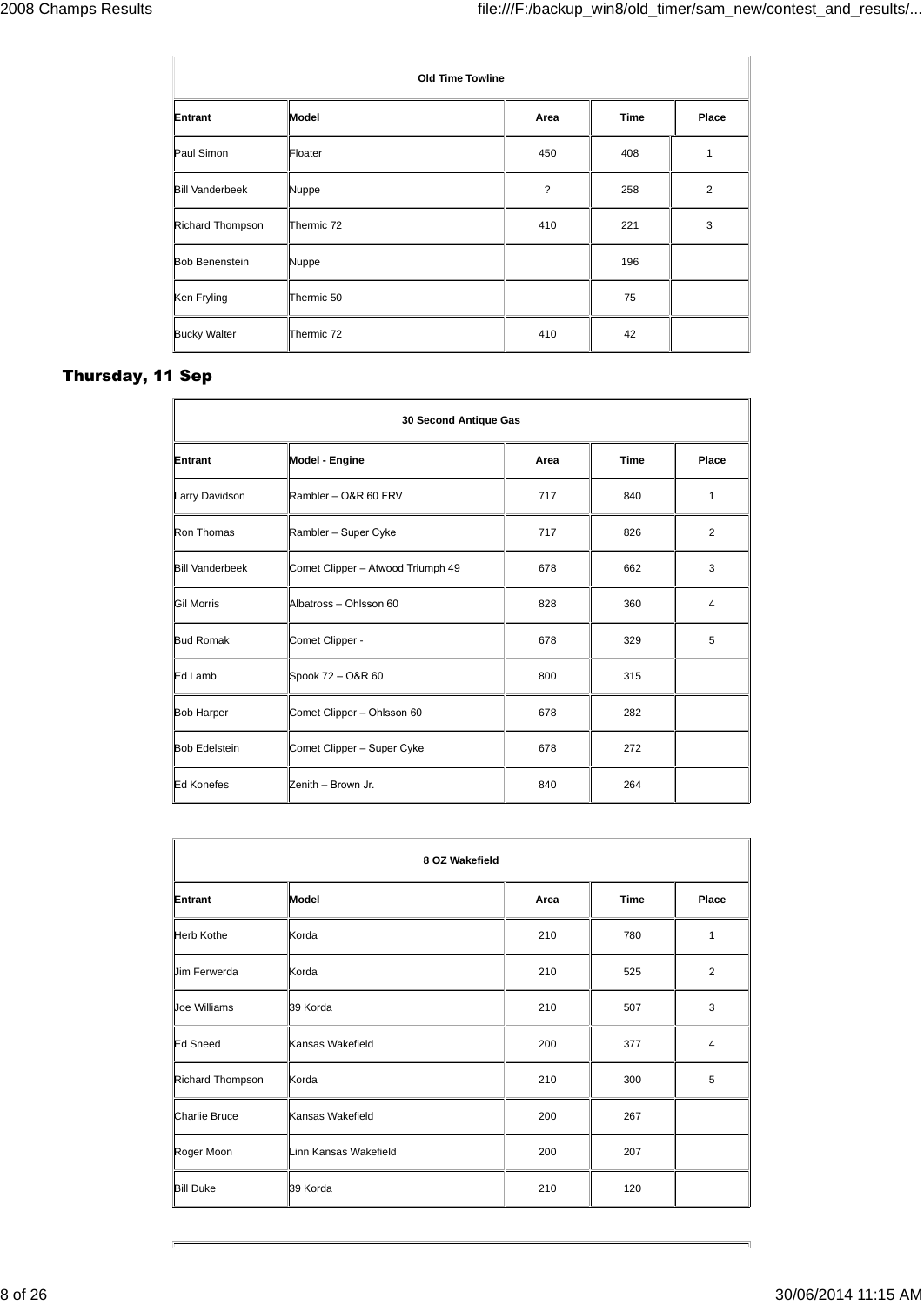| <b>Twin Pusher</b> |                      |                          |             |                |  |  |
|--------------------|----------------------|--------------------------|-------------|----------------|--|--|
| Entrant            | Model                | Area                     | <b>Time</b> | Place          |  |  |
| Al Lidberg         | <b>Burnham</b>       | 124                      | 138         | $\mathbf{1}$   |  |  |
| Bob Laybourne      | Burnham              | 124                      | 136         | 2              |  |  |
| Ed Lamb            | Schmaedig            | 144                      | 119         | 3              |  |  |
| Ed Konofes         | Simmers              | 200                      | 111         | $\overline{4}$ |  |  |
| Richard Thompson   | Manulkin             | $\overline{\phantom{a}}$ | 109         | 5              |  |  |
| Al Pardue          | Delamater            | 162                      | 100         |                |  |  |
| Ken Fryling        | Schmaedig            | 144                      | 89          |                |  |  |
| Dave Acton         | Schmaedig            | 144                      | 74          |                |  |  |
| Roger Moon         | Burnham              | 124                      | 20          |                |  |  |
| Ron Boots          | Burnham              | 124                      | 6           |                |  |  |
| Rogert Moulton     | Zaic Streamline Twin | 180                      | 6           |                |  |  |



Winner Al Lidberg on the far right launches for his winning flight in the Twin Pusher mass launch. Son Chris on the left times. Ron Boots model, center, is taken out in a mid-air collision.

| Tomboy Event: Target = 60 Sec. |                   |      |             |       |  |  |
|--------------------------------|-------------------|------|-------------|-------|--|--|
| Entrant                        | Model - Engine    | Area | <b>Time</b> | Place |  |  |
| Anthony Close                  | Tomboy - Mills 75 |      | 56          | 1     |  |  |
| Alexander Close                | Tomboy - Mills 75 |      | 65          | 2     |  |  |
| Dave Acton                     | Tomboy - Mills 75 |      | 52          | 3     |  |  |
| <b>Bob Langelius</b>           | Tomboy - Mills 75 | 216  | 70          | 4     |  |  |
| Mike Meyer                     | Tomboy - Paw .80  | 216  | 37          | 5     |  |  |
| Jim Coffin                     | Tomboy - Paw .80  |      | 240         |       |  |  |
| <b>Bob Harper</b>              | Tomboy - Paw .55  | 216  | 245         |       |  |  |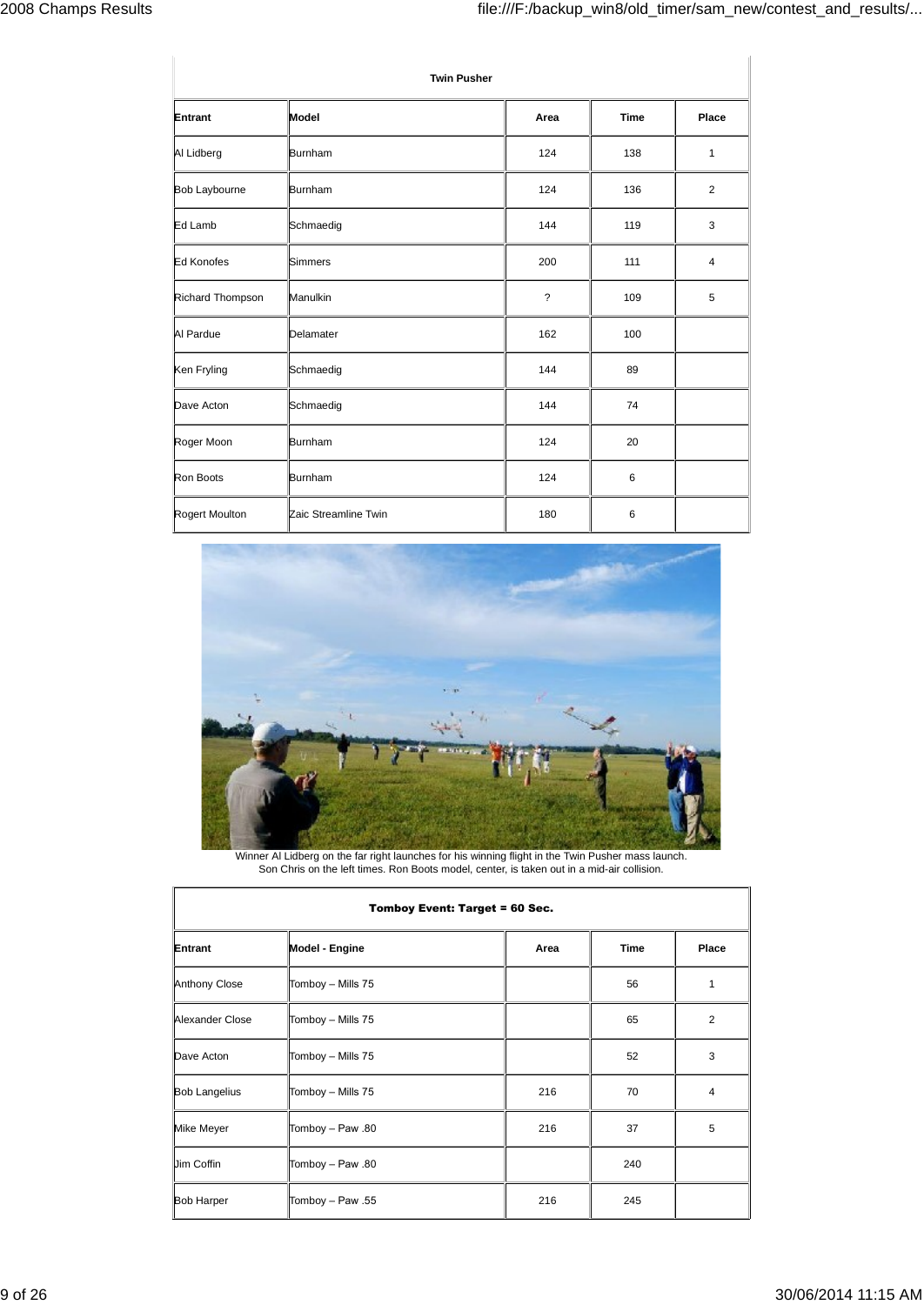| <b>Old Time Catapult Glider</b> |                              |      |             |              |  |  |
|---------------------------------|------------------------------|------|-------------|--------------|--|--|
| Entrant                         | Model                        | Area | <b>Time</b> | Place        |  |  |
| <b>Warren Kurth</b>             | Hervat, Zoomer, Huguelet     |      | 303         | $\mathbf{1}$ |  |  |
| <b>Bill Schlarb</b>             |                              |      | 285         | 2            |  |  |
| Al Lidberg                      | Vartanian                    |      | 274         | 3            |  |  |
| John Oliver                     | Vartanian                    |      | 232         | 4            |  |  |
| Elvin Buchele                   | Belsky                       |      | 213         | 5            |  |  |
| Paul Simon                      | Vartanian                    |      | 210         |              |  |  |
| <b>Bob Bennett</b>              | Vartanian, Streaky           |      | 126         |              |  |  |
| Jim Kelly                       | Q-Ball                       |      | 97          |              |  |  |
| <b>Bill Duke</b>                | Johnson, Huguelet            |      | 93          |              |  |  |
| Jack Barker                     | Hervat, Vartanian            |      | 90          |              |  |  |
| J.B.M. Griner                   | Vartanian, Huguelet, Obarski |      | 81          |              |  |  |

| Old Time Hand Launch Glider |                         |      |             |       |  |  |
|-----------------------------|-------------------------|------|-------------|-------|--|--|
| <b>Entrant</b>              | Model                   | Area | <b>Time</b> | Place |  |  |
| John Oliver                 | Vartanian               |      | 182         | 1     |  |  |
| <b>Steve Roselle</b>        |                         |      | 135         | 2     |  |  |
| Dohrman Crawford            | Birkett, Record Breaker |      | 125         | 3     |  |  |
| <b>Bill Schlarb</b>         |                         |      | 124         | 4     |  |  |
| Jim Kelly                   | Hervat                  |      | 106         | 5     |  |  |
| <b>Elvin Buchele</b>        | Hervat, Huguelet        |      | 72          |       |  |  |
| Dom Algieri                 |                         |      | 67          |       |  |  |
| <b>Bob Bissett</b>          |                         |      | 61          |       |  |  |
| <b>Bill Duke</b>            | Huguelet                |      | 50          |       |  |  |
| J.B.M Griner                | Vartanian, Hervat       |      |             |       |  |  |

#### **Friday:**

The following events were NOT flown on Friday due to weather conditions and a soaking wet flying site that made chasing models, particularly on motor bikes, unsafe. 23, Old Ruler; 24 Atom Event: 25, Rubber Scale, 26, Jimmy Allen; 27, Banshee.

The Rubber Scale models for Event 25 were judged statically and the following were awarded plaques:

1 st Bill Duke Interstate Cadet.

2 nd , Mike Moskow, Curtis Robin.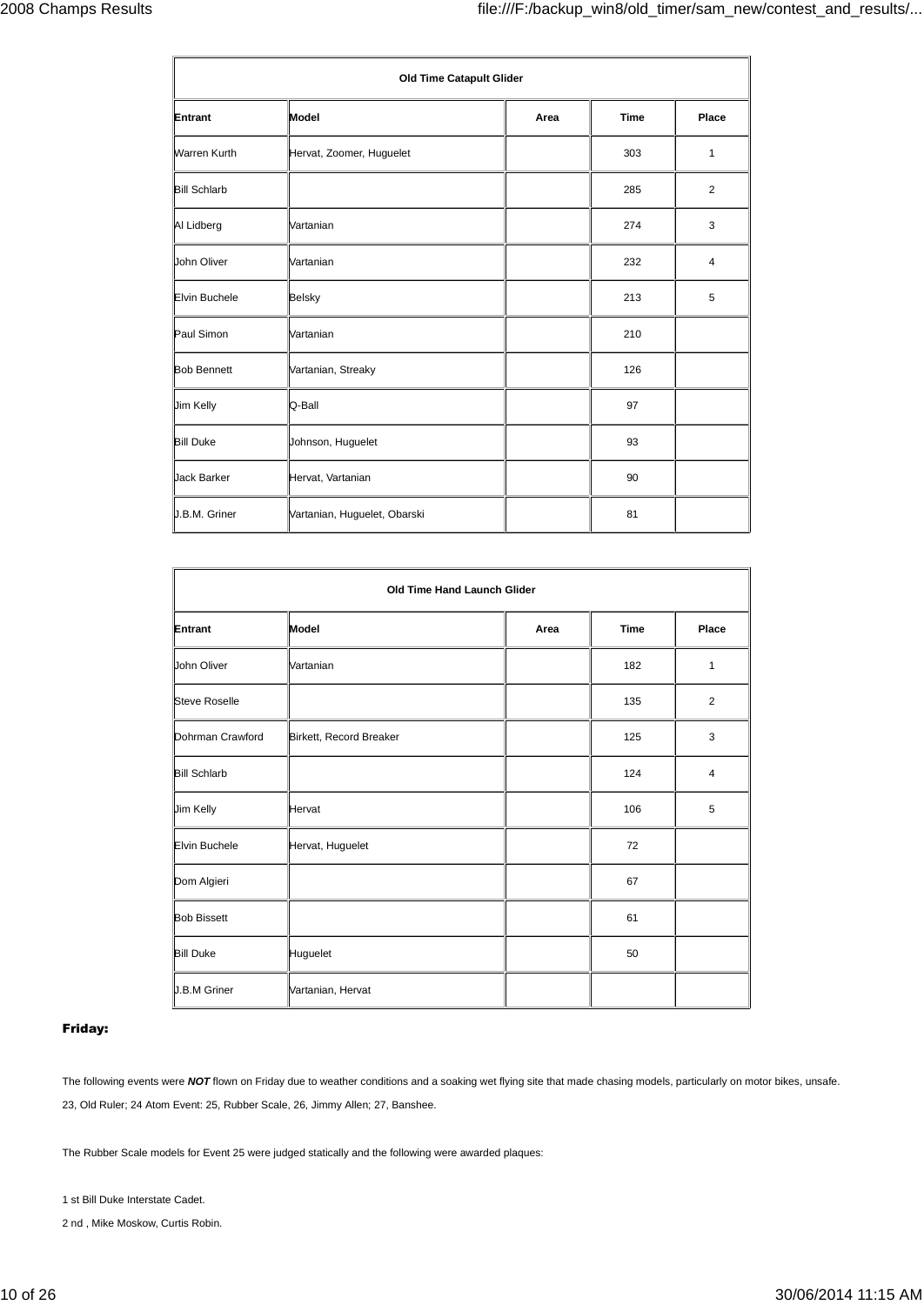3 rd, Ron Boots, Comet Aeronca .

4 th, Roger Moon, DH Puss Moth.

5 th, Jack Barker, Piper PA-16.

#### **SAM Champs Free Flight Grand Champions**

| <b>Gas Power Champion</b> |                     |                  |  |  |  |
|---------------------------|---------------------|------------------|--|--|--|
| <b>Name</b>               | <b>Total Points</b> | Place            |  |  |  |
| <b>Larry Davidson</b>     | 30                  | <b>Champion</b>  |  |  |  |
| Ron Thomas                | 19                  | First Runner-up  |  |  |  |
| <b>Gil Morris</b>         | 14                  | Second Runner-up |  |  |  |

| <b>Rubber Power Champion</b>         |    |                       |  |  |  |
|--------------------------------------|----|-----------------------|--|--|--|
| <b>Total Points</b><br>Place<br>Name |    |                       |  |  |  |
| <b>Herb Kothe</b>                    | 20 | <b>Champion</b>       |  |  |  |
| Joe Williams                         | 13 | First Runner-up (tie) |  |  |  |
| Richard Thompson                     | 13 | First Runner-up (tie) |  |  |  |

### **RC Results**

Top of this page

### **Monday, 8 Sep.**

| <b>Antique Glow</b>    |                    |           |              |             |         |       |
|------------------------|--------------------|-----------|--------------|-------------|---------|-------|
| Entrant                | Model - Engine     | Area IN 2 | Weight<br>ΟZ | <b>Time</b> | Fly-Off | Place |
| Dave Lewis             | Bomber - Como 51   | 1208      |              | 1200        | 487     | 1     |
| <b>Fred Mulholland</b> | Bomber - McCoy 60  | 1260      | 8            | 1200        | 454     | 2     |
| Andrew Latowski        | Bomber - McCoy 60  | 900       | 80           | 1200        | 59      | 3     |
| <b>Scott McNickle</b>  | Bomber - ST 35     | 820       | 58           | 1098        |         | 4     |
| Frank Ryan             | $RC-1 - ST 40 RR$  | 1010      | 80           | 983         |         | 5     |
| Scott Holsapple        | Dallaire Nelson 40 | 930       | 68           | 972         |         |       |
| Daniel Schneider       | Dallaire           | 1500      | 112          | 410         |         |       |

| <b>Pure Antique</b> |                   |                  |    |             |                |       |
|---------------------|-------------------|------------------|----|-------------|----------------|-------|
| Entrant             | Model - Engine    | Area IN 2 Weight | 0Z | <b>Time</b> | <b>Fly-Off</b> | Place |
| Barbara Mulholland  | Bomber - McCoy 60 | 1260             | 88 | 1200        | 753            |       |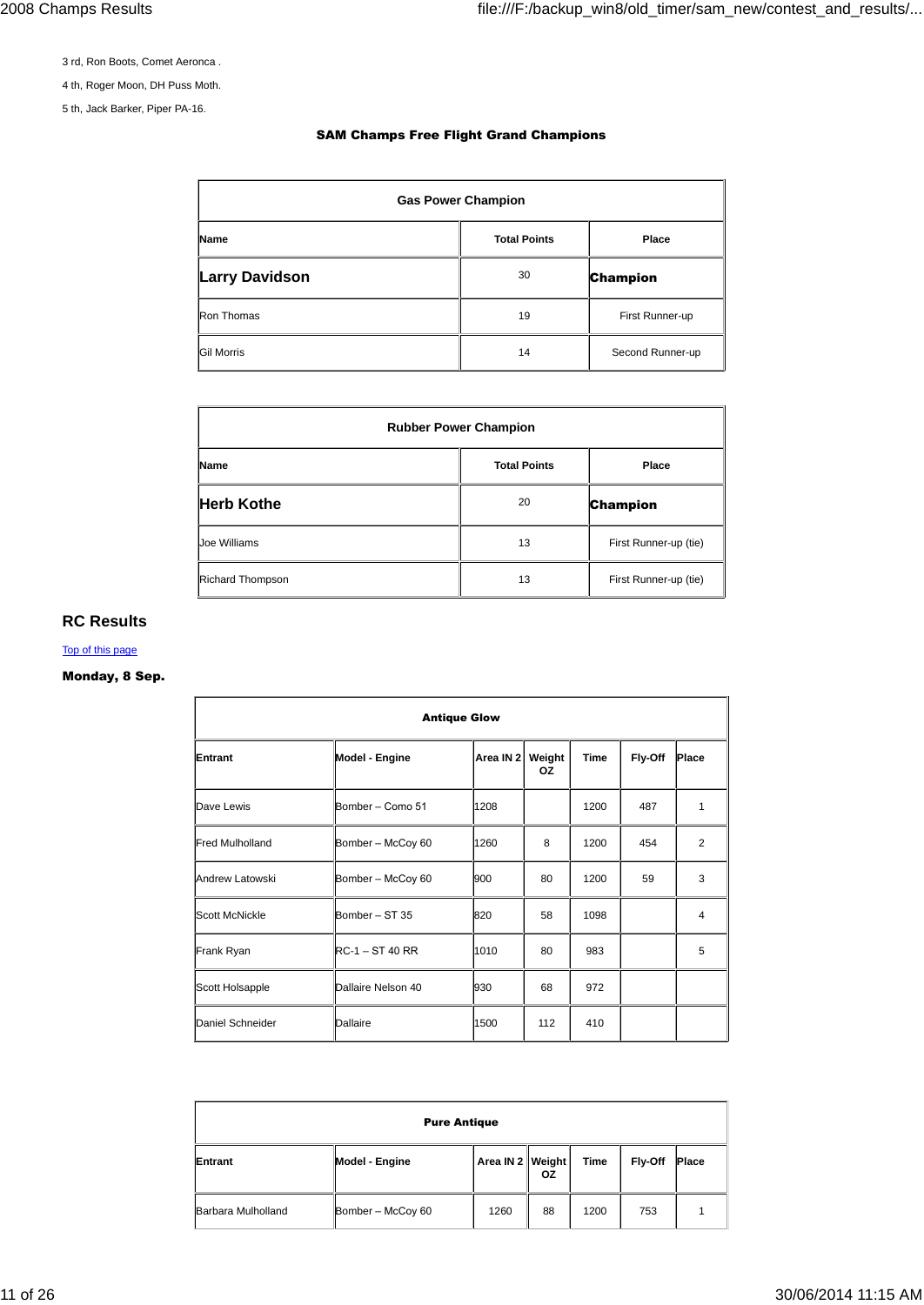| Bomber - McCoy 60      | 1207 | 88  | 1200 | 683 | 2 |
|------------------------|------|-----|------|-----|---|
| RC-1 Anderson Spitfire | 810  | 64  | 1080 | 3   | 3 |
| Airborne - McCoy 60    | 1326 | 88  | 1028 |     | 4 |
| Miss America - O&R 60  | 970  | 80  | 994  |     | 5 |
| Bomber                 | 1260 | 88  | 724  |     |   |
| Bomber - Anderson      | 1206 | 87  | 593  |     |   |
| Lanzo Stick - Anderson | 1446 | 104 | 516  |     |   |
| Airborn - McCoy 60     | 1280 | 101 | 510  |     |   |
| Bomber                 | 1151 |     | 410  |     |   |
| Comet Clipper - O&R 60 | 678  | 58  | 355  |     |   |
| Long Cabin - McCoy     | 850  | 73  | 306  |     |   |
| Comet Clipper - O&R 60 | 678  | 47  | 213  |     |   |
| Dallaire - Anderson    | 1082 | 112 | 205  |     |   |
|                        |      |     |      |     |   |

| 1/2 A Texaco          |                                  |           |                     |             |         |              |
|-----------------------|----------------------------------|-----------|---------------------|-------------|---------|--------------|
| Entrant               | Model - Engine<br>(All Cox .049) | Area IN 2 | Weight<br><b>OZ</b> | <b>Time</b> | Fly-Off | Place        |
| Andrew Latowski       | Bomber                           | 288       | 16                  | 1671        |         | $\mathbf{1}$ |
| Kirby Hinson          | Bowden International             | 252       | 14.1                | 1377        |         | 2            |
| W. Dale Hannum        | Lanzo Racer                      | 280       | 16                  | 1375        |         | 3            |
| <b>Scott McNickle</b> | Lanzo Airborne                   | 285       | 16                  | 1285        |         | 4            |
| <b>Ted Roman</b>      | Bomber                           | 315       | 19                  | 1267        |         | 5            |
| <b>Walt Geary</b>     | Megow Chief                      | 300       | 16                  | 1249        |         |              |
| Dave Lewis            | Alert                            | 288       | 16                  | 1217        |         |              |
| Roy Wilson            | Dallaire                         | 300       | 17                  | 1126        |         |              |
| <b>Walter Angus</b>   | Rambler                          | 300       | 16                  | 1060        |         |              |
| Daniel Schneider      | Dallaire                         | 288       | 16                  | 1033        |         |              |
| Ed Hamlere            | Airborn                          | 292       | 16                  | 949         |         |              |
| Ed Pelz               | Bomber                           | 282       | 17                  | 755         |         |              |
| <b>Bob Metzger</b>    | Airborne                         | 280       | 16                  | 610         |         |              |
| Al Taffa              | Playboy Jr.                      | 288       | 16                  | 542         |         |              |
| <b>Robert King</b>    | Airborne 50                      | 290       | 16                  | 541         |         |              |
| <b>Ward Delano</b>    | <b>Strato Streak</b>             | 300       | 16                  | 508         |         |              |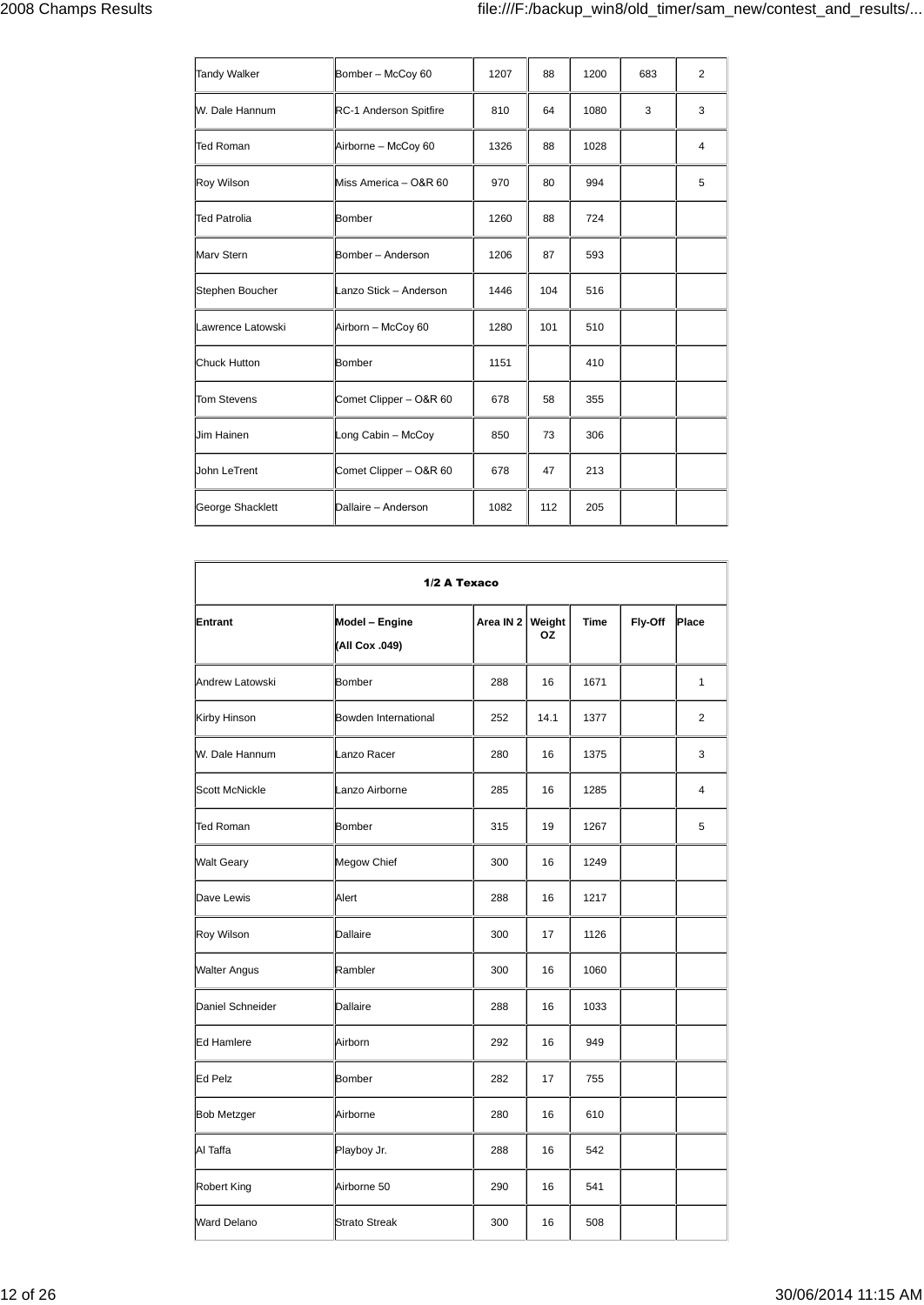| Tommy Gray           | Powerhouse           | 273 | 21 | 464 |  |
|----------------------|----------------------|-----|----|-----|--|
| John Sullivan        | <b>Stardust Spcl</b> | 289 | 17 | 344 |  |
| <b>Steve Roselle</b> | Dallaire             | 288 | 16 | 222 |  |

| <b>Electric LMR</b>       |                        |                      |              |             |         |       |
|---------------------------|------------------------|----------------------|--------------|-------------|---------|-------|
| Entrant                   | Model - Motor          | Area IN <sub>2</sub> | Weight<br>ΟZ | <b>Time</b> | Fly-Off | Place |
| Dave Harding              | Stardust Spl - NEU     | 1050                 | 70           | 1200        | 844     | 1     |
| <b>Jack Hiner</b>         | Baby Playboy - Hacker  | 450                  | 35           | 1200        | 774     | 2     |
| Kent Meglemry             | Airborne - NEU         | 810                  | 60           | 1200        | 670     | 3     |
| Leon Kincaid              | Playboy Sr. - Hacker   | 392                  | 21.8         | 1200        | 532     | 4     |
| Dave Hirte                | Playboy Sr. - AXI      | 630                  | 38           | 1200        | 511     | 5     |
| Glen Poole                | <b>Dallaire</b>        | 590                  | 42           | 1200        | 511     | 5     |
| <b>Richard Bartkowski</b> | Pacer C - Hyperion     | 560                  | 37           | 1116        |         |       |
| <b>Chuck Kime</b>         | Rambler - Extreme      | 530                  | 34           | 1073        |         |       |
| <b>Jay Burkart</b>        | Airborne - Hacker      | 810                  | 61           | 993         |         |       |
| Mark Amisano              | Playboy - Jaguar       | 640                  | 64           | 871         |         |       |
| <b>Edward Harden</b>      | Sailplane              | 900                  | 70           | 572         |         |       |
| Stephen Boucher           | Playboy - Hacker       | 800                  | 68           | 543         |         |       |
| <b>Steve Roselle</b>      | Playboy Cabin - Hi-Max | 576                  | 34           | 195         |         |       |

| A Texaco          |                         |                           |               |      |         |                |  |
|-------------------|-------------------------|---------------------------|---------------|------|---------|----------------|--|
| Entrant           | Model - Engine          | Area IN<br>$\overline{2}$ | Weight<br>OZ. | Time | Fly-Off | Place          |  |
| Harold Spraague   | Playboy - MVVS 15       | 630                       | 38            | 1800 |         | 1              |  |
| Kirby Hinson      | Bowden Inter. - Cox 051 | 310                       | 21.6          | 1482 |         | $\overline{2}$ |  |
| Frank Ryan        | Playboy - PAW .09       | 450                       |               | 1099 |         | 3              |  |
| Tom Ryan          | Stardust Spl - PAW 15   | 585                       |               | 1077 |         | 4              |  |
| <b>Roy Wilson</b> | Powerhouse - DC         | 377                       | 27            | 273  |         | 5              |  |

**O&R Sideport**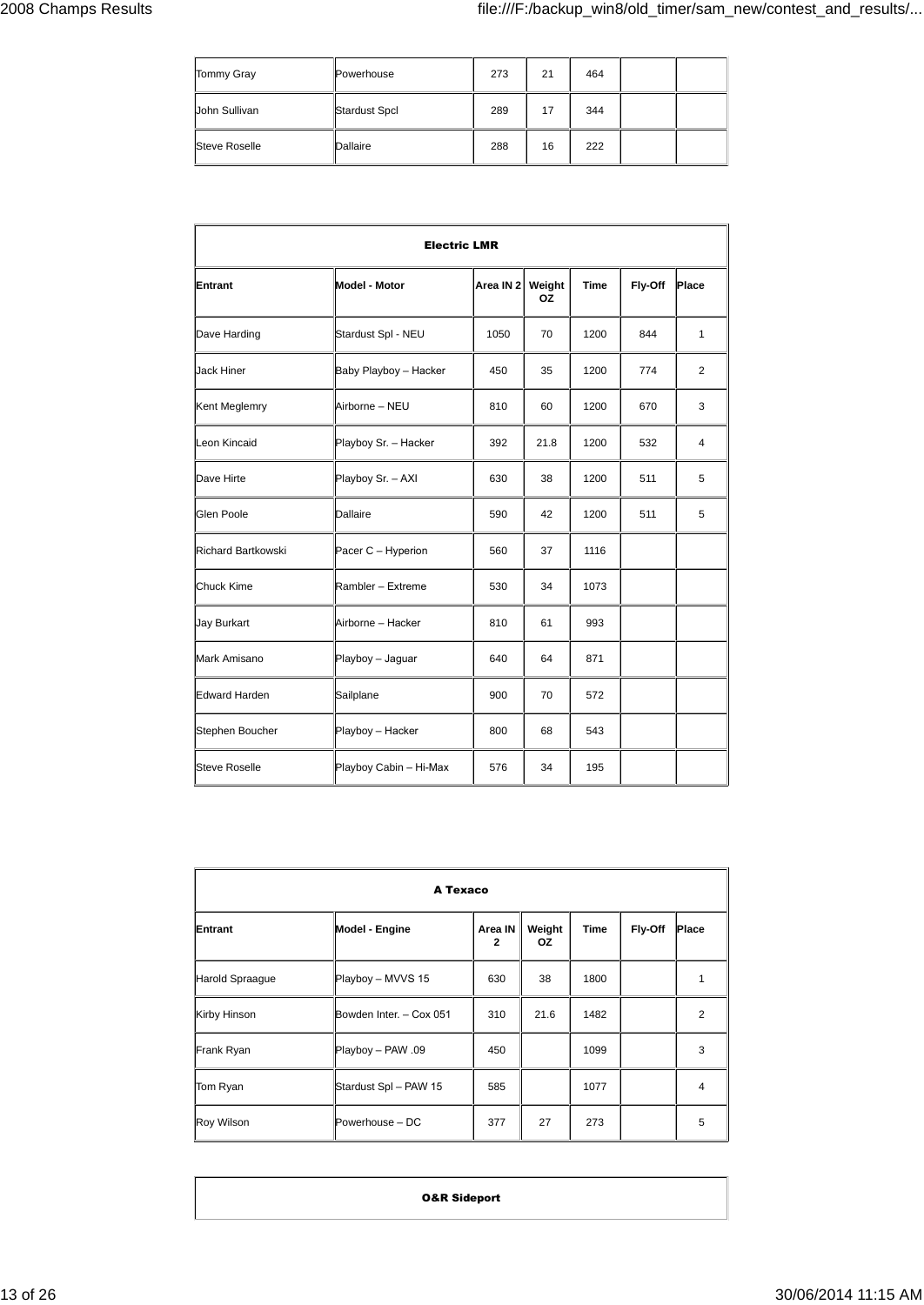| Entrant                | Model - Engine        | 2    | Area IN Weight OZ | Time | Fly-Off | Place |
|------------------------|-----------------------|------|-------------------|------|---------|-------|
| W. Dale Hannum         | Clipper - O&R 60 LP   | 678  | 48                | 1260 | 364     | 1     |
| <b>Fred Mulholland</b> | Thor - O&R 60         | 810  | 56                | 1260 | 295     | 2     |
| <b>Walter Angus</b>    | Sci. Mercury - O&R 60 | 720  | 56                | 1214 |         | 3     |
| Chuck Hutton           | Folly 72 - O&R 60     | 646  |                   | 1180 |         | 4     |
| <b>Walt Geary</b>      | Flamingo - O&R 60     | 1164 | 88                | 1145 |         | 5     |
| John Le Trent          | Comet Clipper O&R 60  | 678  | 47                | 1125 |         |       |
| <b>Bob Angus</b>       | Eaglet - $O&R 60$     |      | 51                | 1122 |         |       |
| Jim Hainen             | Long Cabin - O&R 60   | 850  | 59                | 956  |         |       |
| Key Crawford           | Thermal Magnet O&R 60 | 654  | 50                | 941  |         |       |
| George Lamb            | Comet Clipper O&R 60  | 678  | 54                | 922  |         |       |
| Gene Wielms            | Trenton Terror O&R 60 | 772  | 71                | 650  |         |       |
| Daniel Schneider       | Long Cabin - O&R 60   | 850  |                   | 482  |         |       |
| James Lollar           | Playboy Jr. O&R 23 SP | 358  | 29                | 422  |         |       |
| Al Taffs               | Folly                 | 670  | 47                | LOF  |         |       |

| Wedgy             |                      |                |                   |             |         |                |  |
|-------------------|----------------------|----------------|-------------------|-------------|---------|----------------|--|
| Entrant           | Model - Motor/Engine | $\overline{2}$ | Area IN Weight OZ | <b>Time</b> | Fly-Off | Place          |  |
| <b>Bob King</b>   | $W$ edgy $- OS .10$  | 278            |                   | 419         |         | 1              |  |
| Glen Poole        | " "SP 400            | 278            |                   | 291         |         | $\overline{2}$ |  |
| Daniel Schneider  | <b>Elfin Diesel</b>  | 278            |                   | 271         |         | 3              |  |
| Andy Latowski     | <b>SP 400</b>        | 278            |                   | 262         |         | 4              |  |
| Mike Myers        | <b>SP 400</b>        | 278            |                   | 181         |         | 5              |  |
| <b>Tommy Gary</b> | <b>OS 10</b>         | 278            |                   | 145         |         |                |  |
| Alan Laycock      | Sp 400               | 278            |                   | 32          |         |                |  |

#### **Tuesday, 9 Sep**

| <b>A Glow LER</b> |                       |              |                   |             |         |                |  |  |
|-------------------|-----------------------|--------------|-------------------|-------------|---------|----------------|--|--|
| Entrant           | <b>Model - Engine</b> | $\mathbf{2}$ | Area IN Weight OZ | <b>Time</b> | Fly-Off | Place          |  |  |
| <b>Ted Roman</b>  | Bomber - K&B 3.25     | 455          | 33                | 840         | 1289    | 1              |  |  |
| John Le Trent     | Bomber ST 15          | 338          | 24                | 840         | 1108    | $\overline{2}$ |  |  |
| Andrew Latowski   | Bomber - ST 19        | 431          |                   | 840         | 1053    | 3              |  |  |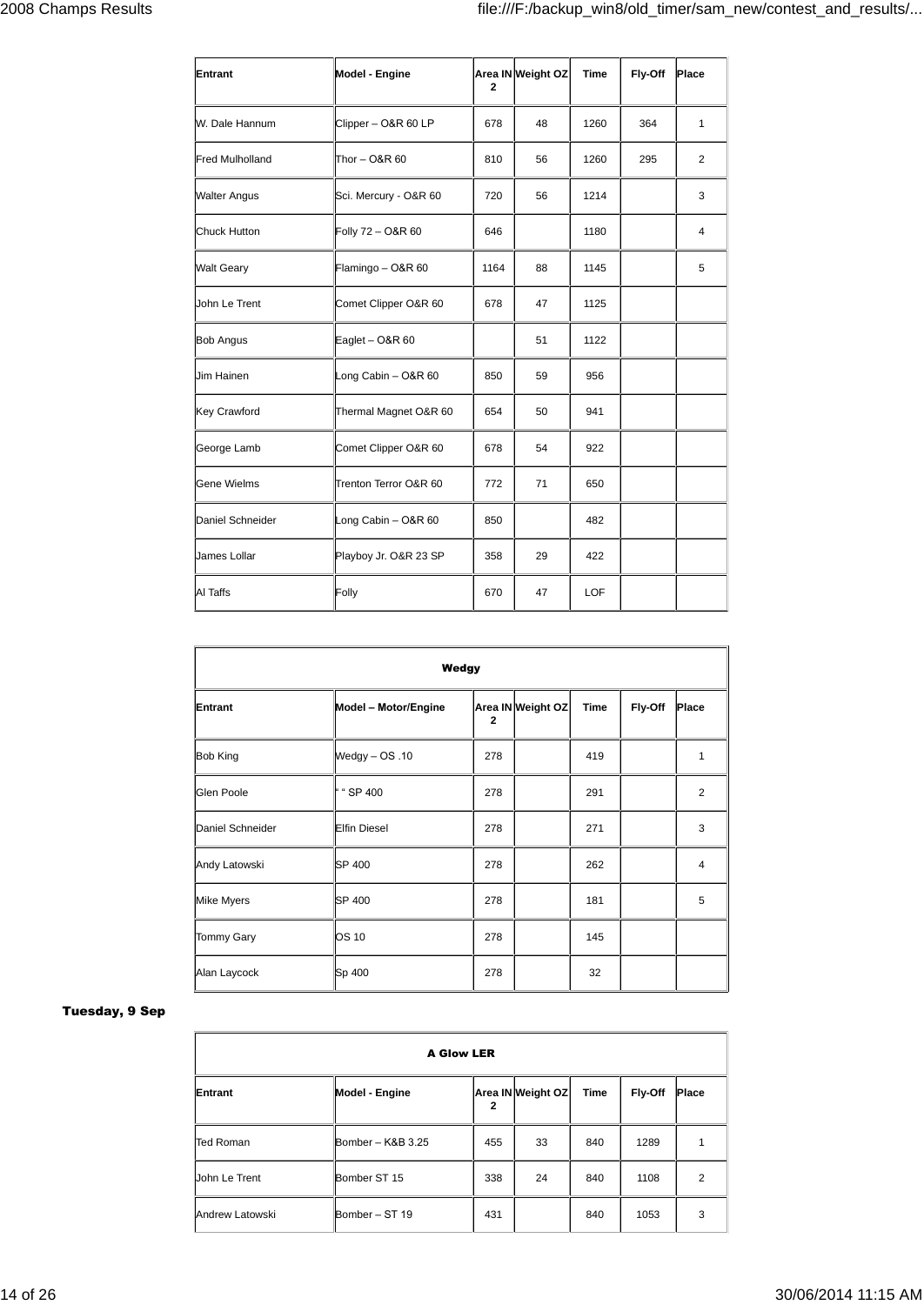| Barbara Mulholland | Bomber - ST 19       | 455 | 31 | 840 | 987 | $\overline{4}$ |
|--------------------|----------------------|-----|----|-----|-----|----------------|
| Dave Lewis         | Bomber - Veco 19     | 450 |    | 840 | 870 | 5              |
| Ed Hamler          | Airborn - K&B 3.25   | 490 | 32 | 840 | 790 | (6)            |
| <b>Bob King</b>    | Bomber - Nelson 20   |     |    | 840 | 442 | (7)            |
| Scott McNickle     | Lanzo Bomber - ST 19 | 431 | 31 | 737 |     |                |
| Ed Pelz            | Playboy - Torp 19    | 500 |    | 730 |     |                |
| <b>Walt Geary</b>  | Megow Chief - OS 15  | 340 | 23 | 726 |     |                |
| James Lollar       | Bomber - ST 19       | 450 | 24 | 696 |     |                |
| <b>Bob Metzger</b> | $RC-1 - ST19$        | 485 | 32 | 442 |     |                |
| Harold Sprague     | Bomber - Veco 19     | 450 | 36 | 420 |     |                |

| <b>C</b> Ignition LER                        |      |                   |             |         |              |  |  |  |  |
|----------------------------------------------|------|-------------------|-------------|---------|--------------|--|--|--|--|
| Entrant<br>Model - Engine                    | 2    | Area IN Weight OZ | <b>Time</b> | Fly-Off | Place        |  |  |  |  |
| Playboy Sr. - Spitfire 65<br>John Le Trent   | 800  | 59                | 1080        | 1213    | $\mathbf{1}$ |  |  |  |  |
| <b>Tandy Walker</b><br>Bomber - McCoy 60     | 1207 | 84                | 1080        | 1085    | 2            |  |  |  |  |
| <b>Steve Roselle</b><br>Sailplane - Edco 65  | 864  |                   | 1080        | 966     | 3            |  |  |  |  |
| Andrew Latowski<br>Boomber - McCoy 60        | 900  |                   | 1080        | 832     | 4            |  |  |  |  |
| Ted Roman<br>Bomber - McCoy 60               | 900  | 62                | 1080        | 670     | 5            |  |  |  |  |
| W. Dale Hannum<br>RC-1 Anderson Spitfire     | 1010 | 80                | 1080        | 652     | (6)          |  |  |  |  |
| <b>Walt Geary</b><br>Megow Chief - O&R 60    | 712  | 51                | 1080        | 618     | (7)          |  |  |  |  |
| Barbara Mulholland<br>Bomber McCoy 60        | 875  | 62                | 1080        | 573     | (8)          |  |  |  |  |
| Daniel Schneider<br>Bomber - McCoy 60        | 850  |                   | 965         |         |              |  |  |  |  |
| Ed Hamler<br>Airborn - And. Spitfire         | 810  | 64                | 953         |         |              |  |  |  |  |
| Ken Reesey<br>Thermal Magnet McCoy 49        | 654  | 62                | 950         |         |              |  |  |  |  |
| Bob King<br>Westerner McCoy 60               | 815  |                   | 896         |         |              |  |  |  |  |
| Ed Pelz<br>Playboy - McCoy 60                | 900  |                   | 869         |         |              |  |  |  |  |
| Playboy - McCoy 60<br>Lawrence Latowski      | 900  |                   | 727         |         |              |  |  |  |  |
| <b>Chuck Hutton</b><br>Bomber - McCoy 60     | 1150 |                   | 696         |         |              |  |  |  |  |
| Hayseed - McCoy 60<br><b>Bob Angus</b>       | 864  | 66                | 369         |         |              |  |  |  |  |
| <b>Walter Angus</b><br>Playboy Sr. Orwick 64 | 800  | 52                | 302         |         |              |  |  |  |  |
| Key Crawford<br>Hayseed - And Spitfire       | 933  | 70                | 243         |         |              |  |  |  |  |
| Sailplane And. Spitfire<br>Dave Hirte        | 906  | 64                | 221         |         |              |  |  |  |  |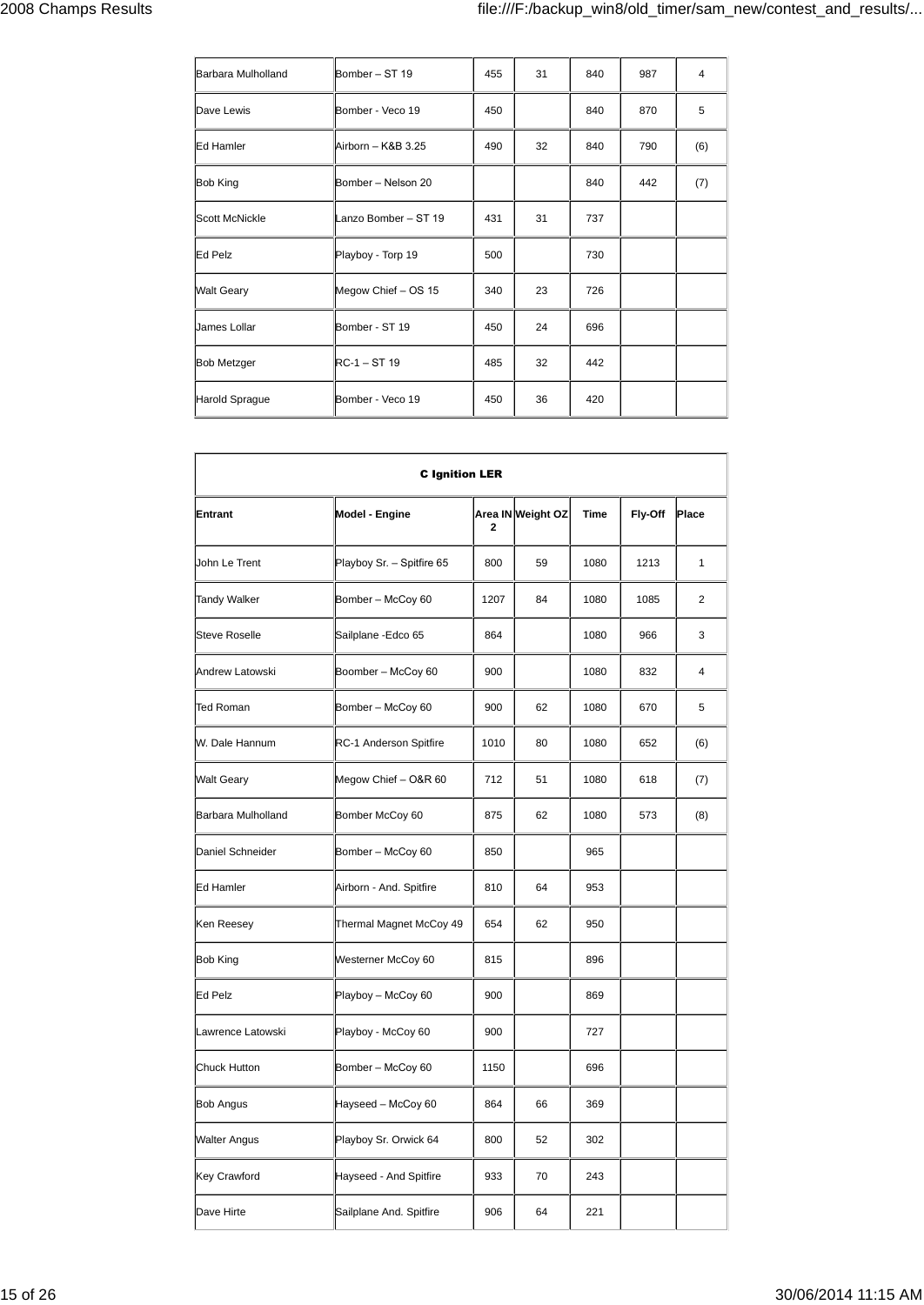| Jim Hainen | Long Cabin McCoy 60 | 850 | 72 | 213        |  |
|------------|---------------------|-----|----|------------|--|
| Marv Stern | Bomber - McCoy 60   | 900 | 83 | <b>LOF</b> |  |

| <b>Brown Jr. Texaco</b> |                       |     |                     |            |               |                |
|-------------------------|-----------------------|-----|---------------------|------------|---------------|----------------|
| Entrant                 | Model                 |     | Area IN 2 Weight OZ | Time       | Fly-Off Place |                |
| Stephen Boucher         | <b>Miss America</b>   | 970 | 80                  | 642        |               |                |
| Gene Wielms             | <b>Miss Amerioca</b>  | 960 | 88                  | 339        |               | $\overline{2}$ |
| Jim Hainen              | <b>Trenton Terror</b> | 660 | 50                  | <b>LOF</b> |               |                |

| <b>Electric Texaco</b> |                        |              |                   |             |         |                |  |  |
|------------------------|------------------------|--------------|-------------------|-------------|---------|----------------|--|--|
| Entrant                | <b>Model - Motor</b>   | $\mathbf{2}$ | Area IN Weight OZ | <b>Time</b> | Fly-Off | Place          |  |  |
| <b>Jack Hiner</b>      | Playboy - Astro 010    | 800          | 65                | 2813        |         | 1              |  |  |
| Glen Poole             | Playboy                | 585          | 40                | 2671        |         | 2              |  |  |
| Leon Kincaid           | Playboy Cabin - Sp 400 | 365          | 20.2              | 2127        |         | 3              |  |  |
| Chuck Kime             | Rambler - Astro        | 530          | 40                | 1896        |         | $\overline{4}$ |  |  |
| Kent Meglemry          | Airborne - NEU         | 1326         | 112               | 1368        |         | 5              |  |  |
| Richard Bartkowski     | Pacer C - Hyperiion    |              |                   | 1344        |         |                |  |  |
| Mark Amisano           | Playboy                | 640          | 41                | 1050        |         |                |  |  |
| Jay Burkart            | Airborne - NEU         | 1326         | 112               | 1041        |         |                |  |  |
| Dave Harding           | <b>Boehle Giant</b>    | 2880         | 195               | 631         |         |                |  |  |

| <b>SOS Electric</b> |                                    |                |                   |             |         |                |  |  |
|---------------------|------------------------------------|----------------|-------------------|-------------|---------|----------------|--|--|
| Entrant             | <b>Model - Motor</b>               | $\overline{2}$ | Area IN Weight OZ | <b>Time</b> | Fly-Off | Place          |  |  |
| Richar Bartkowski   | Sky Rocket - Fiegau                |                |                   | 1651        |         | 1              |  |  |
| Jack Hiner          | Miss Production - Silver<br>Bullet | 125            |                   | 1593        |         | 2              |  |  |
| Dave Harding        | <b>Jack North Wake - GWS</b>       | 150            |                   | 985         |         | 3              |  |  |
| Mike McIntyre       | Phantom Flash - GWS                | 140            |                   | 793         |         | $\overline{4}$ |  |  |
| Leon Kincaid        | Gollywock - GWS                    | 135            |                   | 788         |         | 5              |  |  |
| Glen Poole          | Crusader                           | 145            |                   | 712         |         |                |  |  |
| Kent Meglemry       | High Climber - Mighty<br>Midget    | 140            |                   | 31          |         |                |  |  |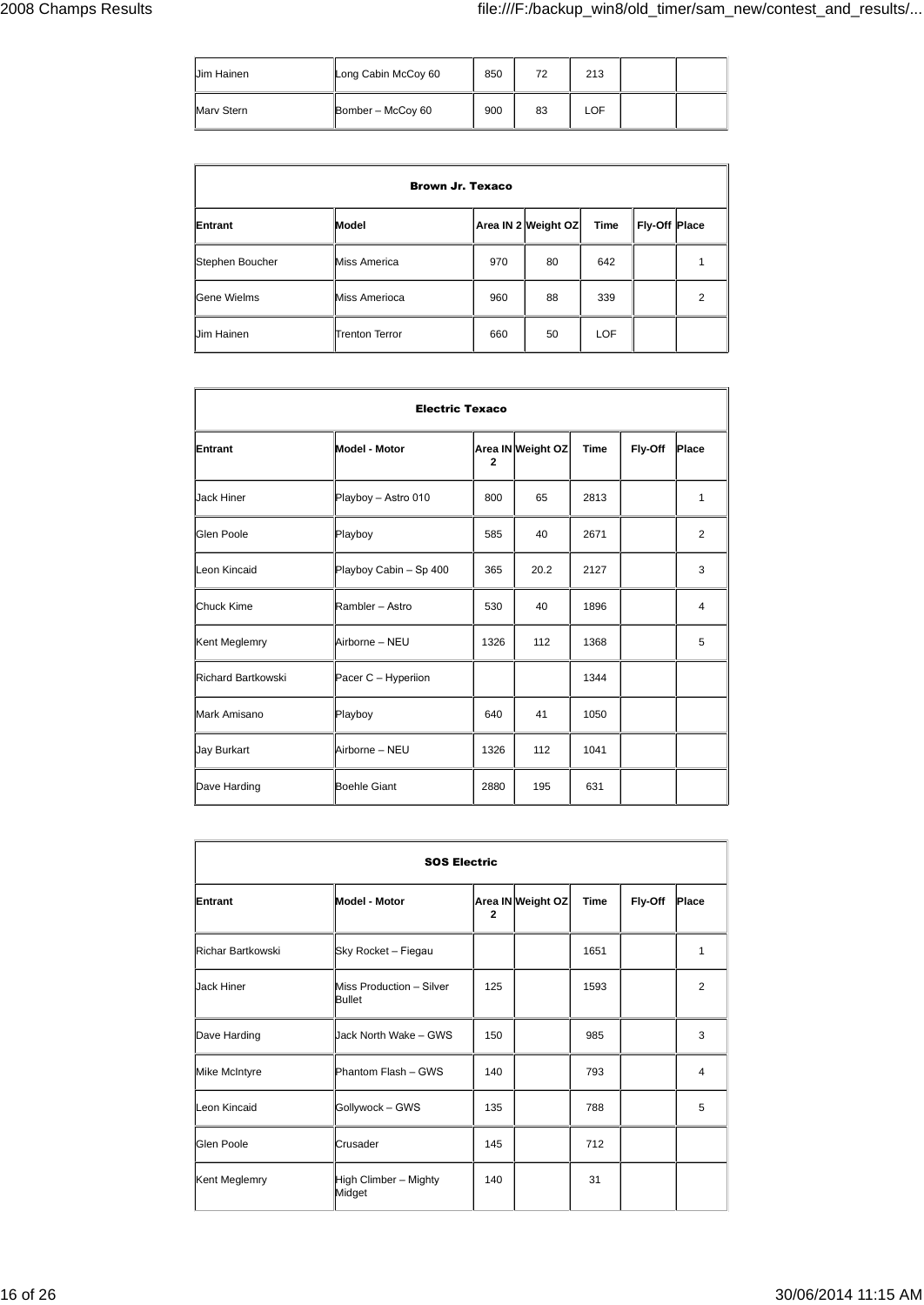| Jay Burkart  | Wren - Mighty Midget | 148 | 20     |  |
|--------------|----------------------|-----|--------|--|
| Kirby Hinson | Coupe De France GWS  | 130 | $\sim$ |  |

### **Wednesday, 10 Sep**

| <b>B Glow LER</b>     |                       |              |                   |      |         |              |  |  |
|-----------------------|-----------------------|--------------|-------------------|------|---------|--------------|--|--|
| Entrant               | Model - Engine        | $\mathbf{2}$ | Area IN Weight OZ | Time | Fly-Off | Place        |  |  |
| <b>Mark Patrolia</b>  | Bomber - ST 29        |              |                   | 960  | 566     | $\mathbf{1}$ |  |  |
| <b>Ted Roman</b>      | Bomber - ST 29        | 689          | 48                | 960  | 533     | 2            |  |  |
| <b>Scott McNickle</b> | Playboy Sr. - ST 29   | 657          | 47                | 960  | 396     | 3            |  |  |
| Andrew Latowski       | Playboy - ST 29       | 800          |                   | 960  | 386     | 4            |  |  |
| John Le Trent         | Playboy SR. - ST 29   | 600          | 56                | 960  | 329     | 5            |  |  |
| Ed Hamler             | Airborn - K&B 3.5     | 490          | 32                | 960  | LOF*    |              |  |  |
| AI Taffs              | Playboy Sr. - ST 29   | 657          | 46                | 898  |         |              |  |  |
| Barbara Mulholland    | Bomber - ST 29        | 689          | 48                | 729  |         |              |  |  |
| Stephen Boucher       | Playboy - ST 29       | 800          | 57                | 710  |         |              |  |  |
| <b>Bob King</b>       | Weaterner - Nelson 29 | 550          |                   | 689  |         |              |  |  |
| <b>Chuck Hutton</b>   | Bomber - ST 29        | 810          |                   | 591  |         |              |  |  |
| Dave Lewis            | Bomber - ST 29        | 680          |                   | 533  |         |              |  |  |
| <b>Bob Metzger</b>    | Airborn - ST 29       | 799          |                   | 530  |         |              |  |  |

#### **\* LOF = Landed off Field**

| <b>A Ignition LER</b> |                           |              |                   |             |             |       |  |  |
|-----------------------|---------------------------|--------------|-------------------|-------------|-------------|-------|--|--|
| Entrant               | Model - Engine            | $\mathbf{2}$ | Area IN Weight OZ | <b>Time</b> | Fly-Off     | Place |  |  |
| Barbara Mulholland    | Bomber - Shilen 19        | 455          | 31                | 732         |             | 1     |  |  |
| Ed Pelz               | Playboy - Shilen 19       | 440          |                   | 694         |             | 2     |  |  |
| <b>Walter Angus</b>   | Korda Diamond - Elfin 15  | 408          | 28                | 644         |             | 3     |  |  |
| W. Dale Harding       | Ranger - Elfin 2.49       | 325          | 23                | 633         | 235         | 4     |  |  |
| Stephen Boucher       | Sailplane - O&R 19        | 387          | 32                | 633         | $\mathbf 0$ | 5     |  |  |
| <b>Bob King</b>       | Bomber - Shilen 19        | 440          |                   | 623         |             |       |  |  |
| <b>Tandy Walker</b>   | Bomber - Shilen 19        | 415          | 31                | 564         |             |       |  |  |
| Ed Hamler             | Airborne - Shilen 19      | 490          | 32                | 545         |             |       |  |  |
| <b>Bob Angus</b>      | Ranger - Elfin 2.49       | 344          | 24                | 473         |             |       |  |  |
| Lawrence Latowski     | Dallaire - Anderson Dies. | 440          |                   | 350         |             |       |  |  |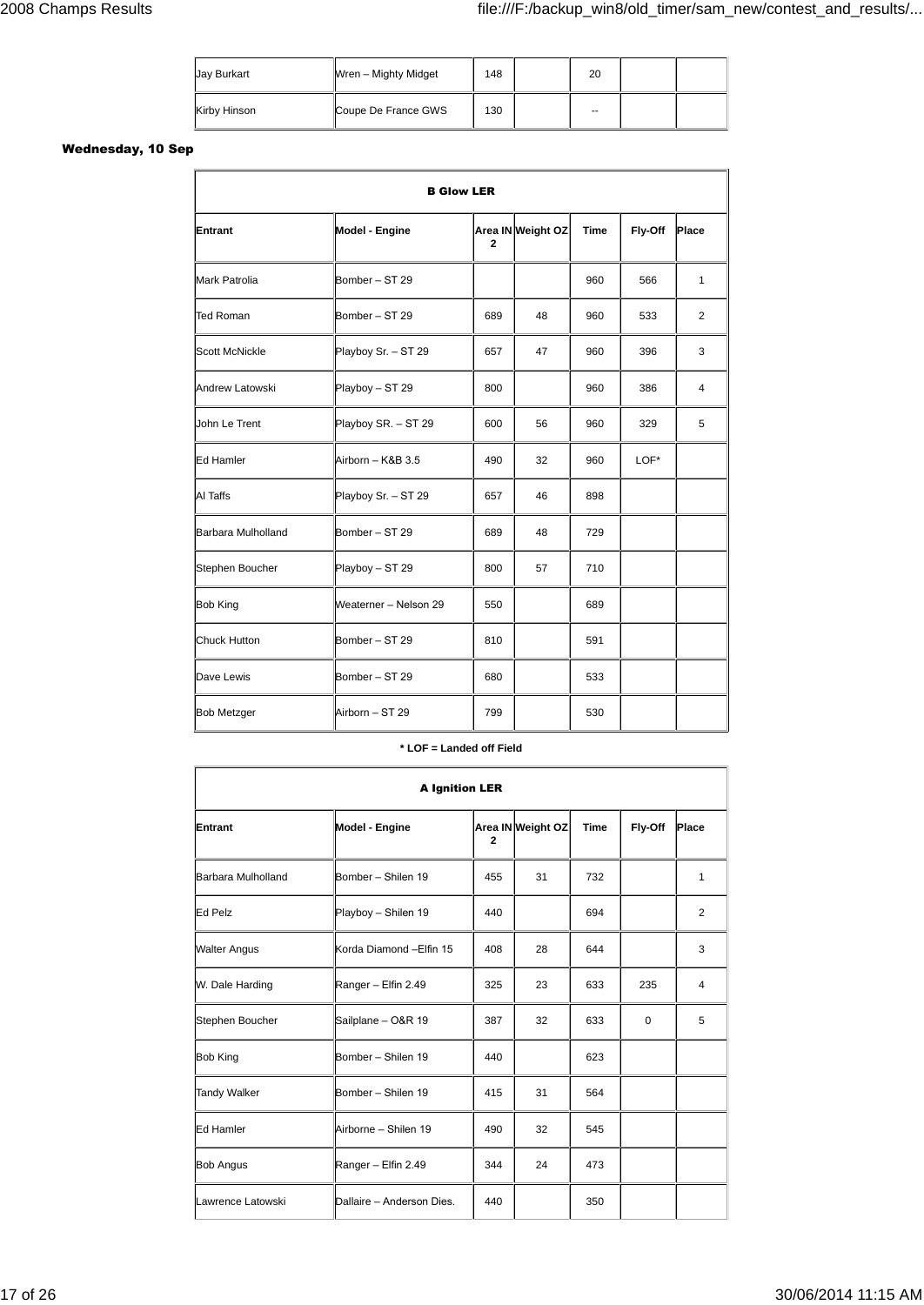| Ted Roman | Bomber - Elfin 2.49 | 325 | 31 | 223 |  |
|-----------|---------------------|-----|----|-----|--|

| <b>Texaco Glow</b> |                        |              |                   |      |         |                |  |
|--------------------|------------------------|--------------|-------------------|------|---------|----------------|--|
| Entrant            | Model - Engine         | $\mathbf{2}$ | Area IN Weight OZ | Time | Fly-Off | Place          |  |
| Harold Sprague     | Bomber - OS 40         | 1160         | 101               | 1787 |         | 1              |  |
| Dan Schneider      | Bomber                 | 1375         | 105               | 1124 |         | 2              |  |
| Andy Latowski      | <b>Rc Cabin Stick</b>  | 1280         | 85                | 1052 |         | 3              |  |
| <b>Bob Metzger</b> | Turner Spcl - OS 40 4S | 980          | 80                | 747  |         | $\overline{4}$ |  |
| Dave Lewis         | Bomber - Irvine 40     | 1208         |                   | 684  |         | 5              |  |
| Lawrence Latowski  | Dallaire               | 450          | 32                | 224  |         |                |  |

| <b>Texaco Ignition</b> |                          |              |                   |             |         |       |  |  |
|------------------------|--------------------------|--------------|-------------------|-------------|---------|-------|--|--|
| Entrant                | Model - Engine           | $\mathbf{2}$ | Area IN Weight OZ | <b>Time</b> | Fly-Off | Place |  |  |
| <b>Ted Roman</b>       | Bomber - O&R 60 SP       | 1260         | 88                | 1022        |         | 1     |  |  |
| Barbara Mulholland     | Bomber - O&R 60          | 1260         | 88                | 995         |         | 2     |  |  |
| George Lamb            | Dallaire - O&R 60 SP     | 1482         | 104               | 700         |         | 3     |  |  |
| <b>Jim Hainen</b>      | Cloud King               | 660          | 50                | 587         |         | 4     |  |  |
| Stephen Boucher        | MG 2 - OS 60 4S Ign      | 1457         |                   | 544         |         | 5     |  |  |
| Dave Harding           | Lanzo Bomber             | 1260         | 96                | 536         |         |       |  |  |
| W. Dale Hannum         | RC-1 - And. Spitfire     | 1010         | 80                | 495         |         |       |  |  |
| Roy Wilson             | Sci. Mercury - Brown Jr. | 720          | 48                | 310         |         |       |  |  |
| <b>Steve Roselle</b>   | Anderson Pylon - OS Ign  | 1190         |                   | <b>LOF</b>  |         |       |  |  |

| <b>Electric Wakefield</b> |                        |              |                   |      |         |                |  |
|---------------------------|------------------------|--------------|-------------------|------|---------|----------------|--|
| Entrant                   | Model - Motor          | $\mathbf{2}$ | Area IN Weight OZ | Time | Fly-Off | Place          |  |
| Dave Harding              | Uack North - SP 300    | 200          | 11                | 600  | 355     | 1              |  |
| Jack Hiner                | Gypsy - SP300          | 196          | 14                | 600  | 328     | $\overline{2}$ |  |
| Kent Meglemry             | Gypsy - SP 300         | 191          |                   | 600  | 301     | 3              |  |
| Glen Poole                | '39 Korda              | 200          |                   | 600  | 199     | $\overline{4}$ |  |
| Leon Kincaid              | Canadian Wake - SP 300 | 170          | 9                 | 514  |         | 5              |  |
| Richard Bartkowski        | Copeland 1936          | 198          | 10                | 486  |         |                |  |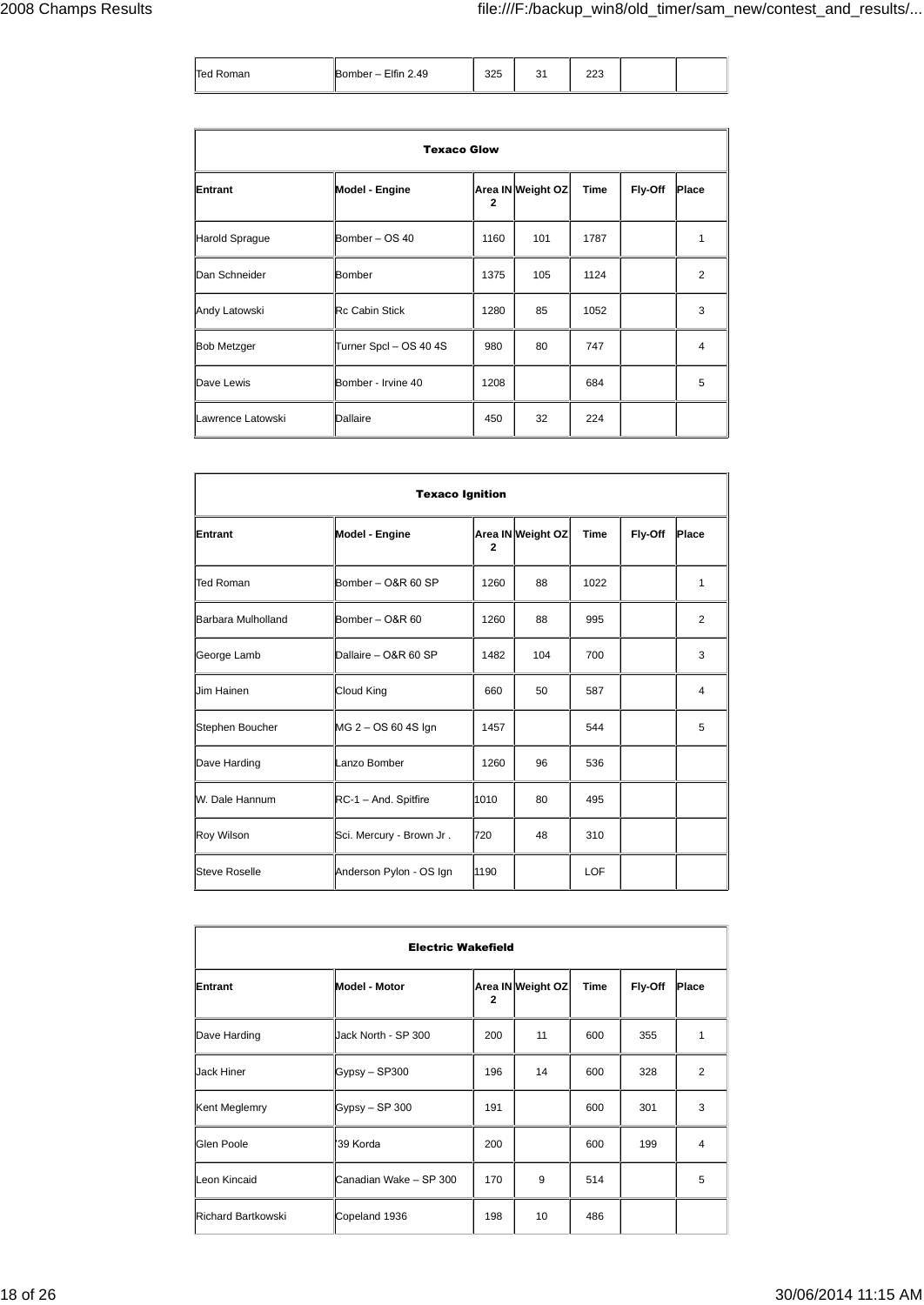| Chuck Kime     | Mulligan 1938 - SP 300 | 210 | 10 | 446 |  |
|----------------|------------------------|-----|----|-----|--|
| Jeff McCammant | Air Flow 40 - SP 300   | 195 | 9  | 386 |  |

### **Thursday, 11 Sep**

| <b>C Glow LER</b>     |                          |              |                   |      |         |              |  |  |  |
|-----------------------|--------------------------|--------------|-------------------|------|---------|--------------|--|--|--|
| Entrant               | Model - Engine           | $\mathbf{2}$ | Area IN Weight OZ | Time | Fly-Off | Place        |  |  |  |
| <b>Scott McNickle</b> | Lanzo Bomber - ST 35     | 820          | 58                | 1080 | 453     | $\mathbf{1}$ |  |  |  |
| Andrew Latowski       | Playboy - K&B 40         | 900          |                   | 1080 | 436     | 2            |  |  |  |
| Barbara Mulholland    | Bomber - ST 35           | 788          | 55                | 1080 | 435     | 3            |  |  |  |
| <b>Ted Roman</b>      | Bomber - ST 35           | 788          | 41                | 1080 | 328     | 4            |  |  |  |
| Ted Patrolia          | Playboy - ST 35          | 790          | 55                | 1080 | 291     | 5            |  |  |  |
| Scott Holsapple       | Dallaire - Nelson 40     | 930          | 68                | 982  |         |              |  |  |  |
| W. Dale Hannum        | Lanzo Racer - ST 35      | 800          | 56                | 976  |         |              |  |  |  |
| Dave Lewis            | Bomber - K&B 35          | 830          | 58                | 838  |         |              |  |  |  |
| John Le Trent         | Playboy Sr. - St 35      | 800          | 56                | 759  |         |              |  |  |  |
| Ed Pelz               | Playboy - ST 35          | 800          | 53                | 644  |         |              |  |  |  |
| Joe Woodward          | Playboy - ST 35          | 800          | 56                | 629  |         |              |  |  |  |
| <b>Richard Miers</b>  | Playboy - ST 35          | 800          | 46                | 618  |         |              |  |  |  |
| Ken Reesey            | Lanzo Bomber Rossi 40    | 924          | 64                | 576  |         |              |  |  |  |
| Jim Hainen            | Long Cabin - ST 35       | 850          | 60                | 356  |         |              |  |  |  |
| <b>Key Crawford</b>   | Playboy Sr. - Johnson 35 | 800          | 57                | 356  |         |              |  |  |  |
| <b>Harold Sprague</b> | Playboy - Nelson 40      | 900          | 69                | 316  |         |              |  |  |  |
| <b>Tom Stevens</b>    | Powerhouse - Magnum 46   | 1126         | 72                | 224  |         |              |  |  |  |
| <b>Bob Metzger</b>    | Airborn - ST 35e         | 799          | 64                | 186  |         |              |  |  |  |

| <b>B</b> Ignition LER |                      |                         |                   |      |         |                |  |  |
|-----------------------|----------------------|-------------------------|-------------------|------|---------|----------------|--|--|
| Entrant               | Model - Engine       | $\overline{\mathbf{2}}$ | Area IN Weight OZ | Time | Fly-Off | Place          |  |  |
| Barbara Mulholland    | Bomber - McCoy 60    | 492                     | 34                | 960  | 506     | 1              |  |  |
| Ted Roman             | Bomber - Torp 29     | 520                     | 41                | 960  | 405     | $\overline{2}$ |  |  |
| <b>Bob Angus</b>      | Korda Diamond K&B 29 | 458                     | 32                | 960  | 295     | 3              |  |  |
| <b>Tandy Walker</b>   | Airborn - Torp. 29   | 490                     | 49                | 904  |         | 4              |  |  |
| Ed Pelz               | Playboy - Shilen 29  | 550                     |                   | 902  |         | 5              |  |  |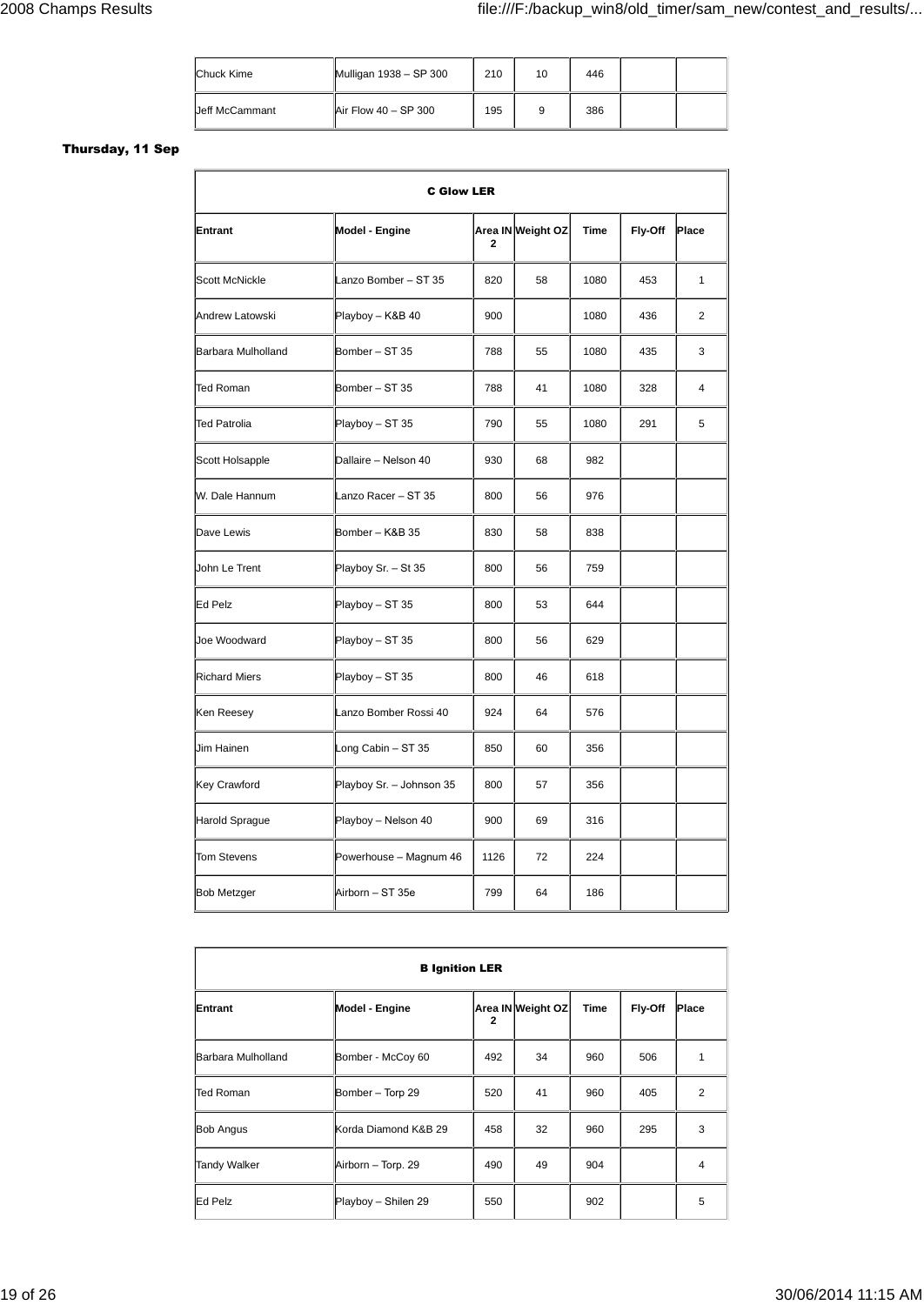| <b>Walter Angus</b> | Ascender - Torp 29    | 354 | 28.5 | 809 |  |
|---------------------|-----------------------|-----|------|-----|--|
| <b>Walt Geary</b>   | Soaring Eagle Torp 29 | 550 | 38.5 | 809 |  |
| Ed Hamler           | Airborn - Torp 29     | 490 | 32   | 633 |  |
| W. Dale Hannum      | Playboy Cabin O&R 29  | 450 | 32   | 194 |  |

| <b>Brown Jr. LER</b>   |                     |             |                   |             |         |                |  |  |
|------------------------|---------------------|-------------|-------------------|-------------|---------|----------------|--|--|
| Entrant                | Model               | $\mathbf 2$ | Area IN Weight OZ | <b>Time</b> | Fly-Off | Place          |  |  |
| George Lamb            | Thunderbird         | 734         |                   | 847         |         | $\mathbf{1}$   |  |  |
| W. Dale Hannum         | Comet Clipper       | 678         |                   | 784         |         | 2              |  |  |
| <b>Fred Mulholland</b> | Folly               | 648         |                   | 646         |         | 3              |  |  |
| <b>Jim Hainen</b>      | Trenton Terror      | 720         | 50                | 603         |         | $\overline{4}$ |  |  |
| Danile Schneider       | Folly               | 685         |                   | 325         |         | 5              |  |  |
| Roy Wilson             | Record Hound        | 675         |                   | 319         |         |                |  |  |
| Al Lidberg             | Folly               | 680         |                   | 276         |         |                |  |  |
| Stephen Boucher        | <b>Record Hound</b> | 675         |                   | 200         |         |                |  |  |
| <b>John Le Trent</b>   | Comet Clipper       | 678         |                   | 180         |         |                |  |  |
| Ed Pelz                | Folly               | 800         |                   | 175         |         |                |  |  |
| <b>Bob King</b>        | Swallow             |             |                   | 128         |         |                |  |  |

| <b>Electric Unlimited</b> |                        |                |                   |             |         |                |  |  |
|---------------------------|------------------------|----------------|-------------------|-------------|---------|----------------|--|--|
| Entrant                   | <b>Model - Motor</b>   | $\overline{2}$ | Area IN Weight OZ | <b>Time</b> | Fly-Off | Place          |  |  |
| <b>Richard Bartkowski</b> | Sky Rocket SP 300      | 206            | 10.5              | 840         |         | 1              |  |  |
| Dave Harding              | Wakefeild SP 300       | 200            | 11                | 809         |         | $\overline{2}$ |  |  |
| Jay Burkart               | Baby Playboy Sp 300    | 286            |                   | 699         |         | 3              |  |  |
| Kent Meglemry             | Gypsy SP 300           | 191            |                   | 662         |         | $\overline{4}$ |  |  |
| Glen Poole                | '39 Korda              | 210            |                   | 631         |         | 5              |  |  |
| <b>Jack Hiner</b>         | Red Flash SP 400       | 325            | 24.5              | 568         |         |                |  |  |
| Leon Kincaid              | Baby Playboy SP300     | 190            | 10.4              | 534         |         |                |  |  |
| Colin Widdison            | G. Light Wakefield '35 | 207            |                   | 33          |         |                |  |  |

**1/2 A Scale**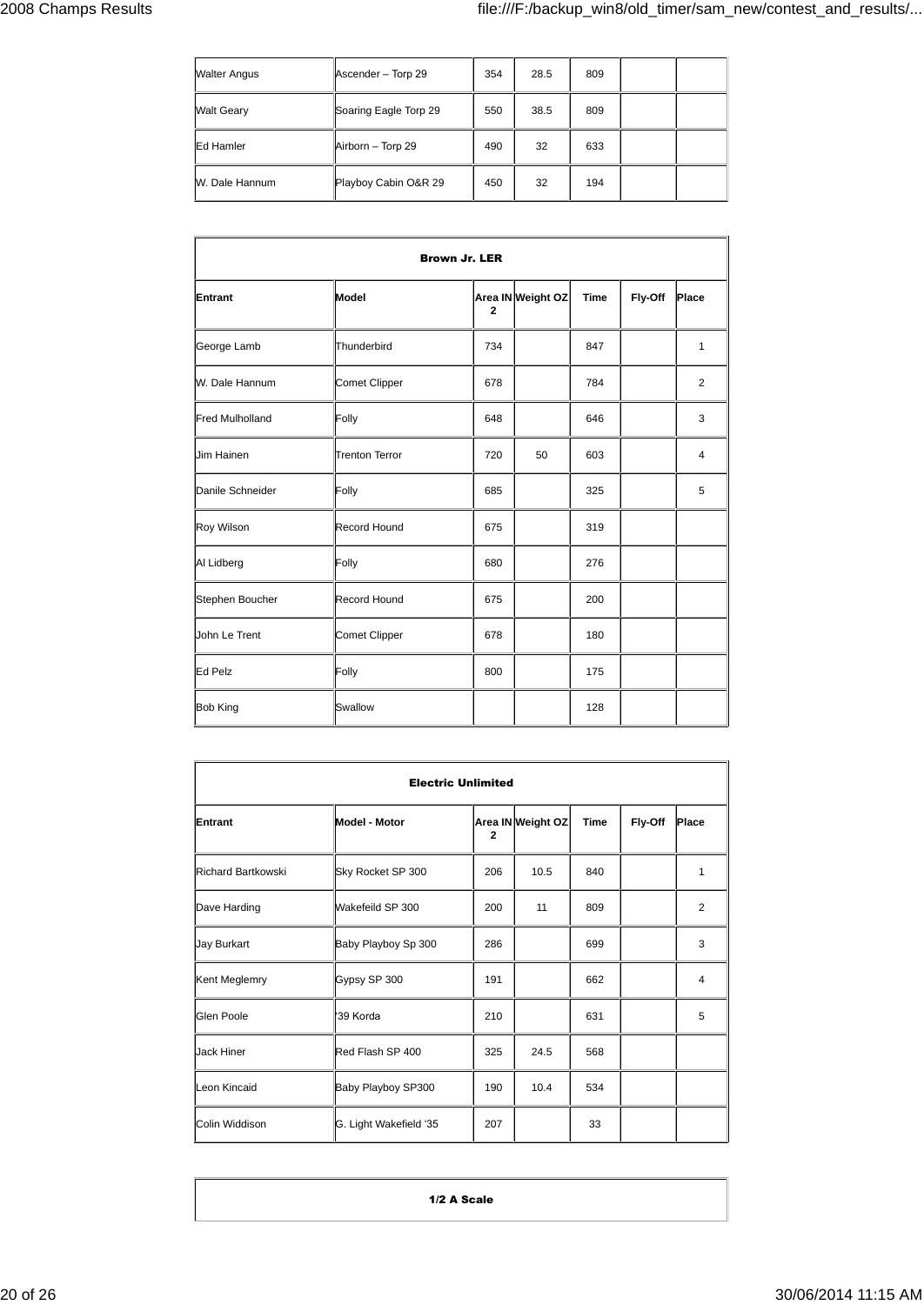| Entrant            | Model - Engine<br>(All with Cox 049) | $\mathbf{2}$ | Area IN Weight OZ | <b>Time</b> | Fly-Off | Place |
|--------------------|--------------------------------------|--------------|-------------------|-------------|---------|-------|
| Kirby Hinson       | <b>AVRO 560</b>                      | 268          | 15                | 1642        |         | 1     |
| Larry Latowski     | Electric Wren                        | 250          | 16                | 1409        |         | 2     |
| Tom Ryan           | Stahlwerke                           | 288          | 18                | 1257        |         | 3     |
| W. Dale Hannum     | Wren                                 | 288          | 16                | 1164        |         | 4     |
| <b>Bob Metzger</b> | Taylor Cub E-2                       | 288          | 16                | 1108        |         | 5     |
| Paul Yuhas         | 1910 French R.E.P.                   | 310          | 17                | 759         |         |       |
| <b>Walt Geary</b>  | Waco SRE                             | 300          |                   | 719         |         |       |
| Daniel Scnheider   | $M-18$                               | 288          |                   | 619         |         |       |
| Eut Tileston       | J-2 Cub                              | 241          |                   | 455         |         |       |

### **Friday, 12 Sep**

| <b>Classic Texaco</b>  |                           |                |                   |            |         |       |
|------------------------|---------------------------|----------------|-------------------|------------|---------|-------|
| Entrant                | Model - Engine            | $\overline{2}$ | Area IN Weight OZ | Time       | Fly-Off | Place |
| <b>Fred Mulholland</b> | Lanzo Bomber - O&R 60     | 1260           | 86                | 861        |         | 1     |
| Jim Hainen             | Cloud King - Brown Jr.    | 660            | 49.5              | 413        |         | 2     |
| Stephen Boucher        | Nimbus - Forster 99       | 1775           |                   | 345        |         | 3     |
| W. Dale Hannum         | RC-1 – O&R 60 SP          | 1010           | 60                | 292        |         | 4     |
| Dave Harding           | Boehle Giant - Forster 99 | 2880           | 205               | *LOF       |         | 5     |
| Dick Griswold          | Contest Gas - O&R 60      | 1075           | 60                | <b>LOF</b> |         |       |

| Ohlsson 23             |             |              |                   |      |         |                |
|------------------------|-------------|--------------|-------------------|------|---------|----------------|
| Entrant                | Model       | $\mathbf{2}$ | Area IN Weight OZ | Time | Fly-Off | Place          |
| <b>Fred Mulholland</b> | Playboy Jr. | 258          | 16                | 840  |         | 1              |
| John Le Trent          | Playboy Jr. | 357          | 28                | 586  |         | 2              |
| <b>Walt Geary</b>      | Playboy Jr. | 357          | 23                | 554  |         | 3              |
| Bob king               | Weasterner  |              |                   | 405  |         | $\overline{4}$ |
| Stephen Boucher        | Playboy Jr. | 358          |                   | 310  |         | 5              |
| <b>Bob Metzger</b>     | Gas Bird    | 386          | 32                | 222  |         |                |
| <b>Tandy Walker</b>    | Playboy Jr. | 357          | 30                | 32   |         |                |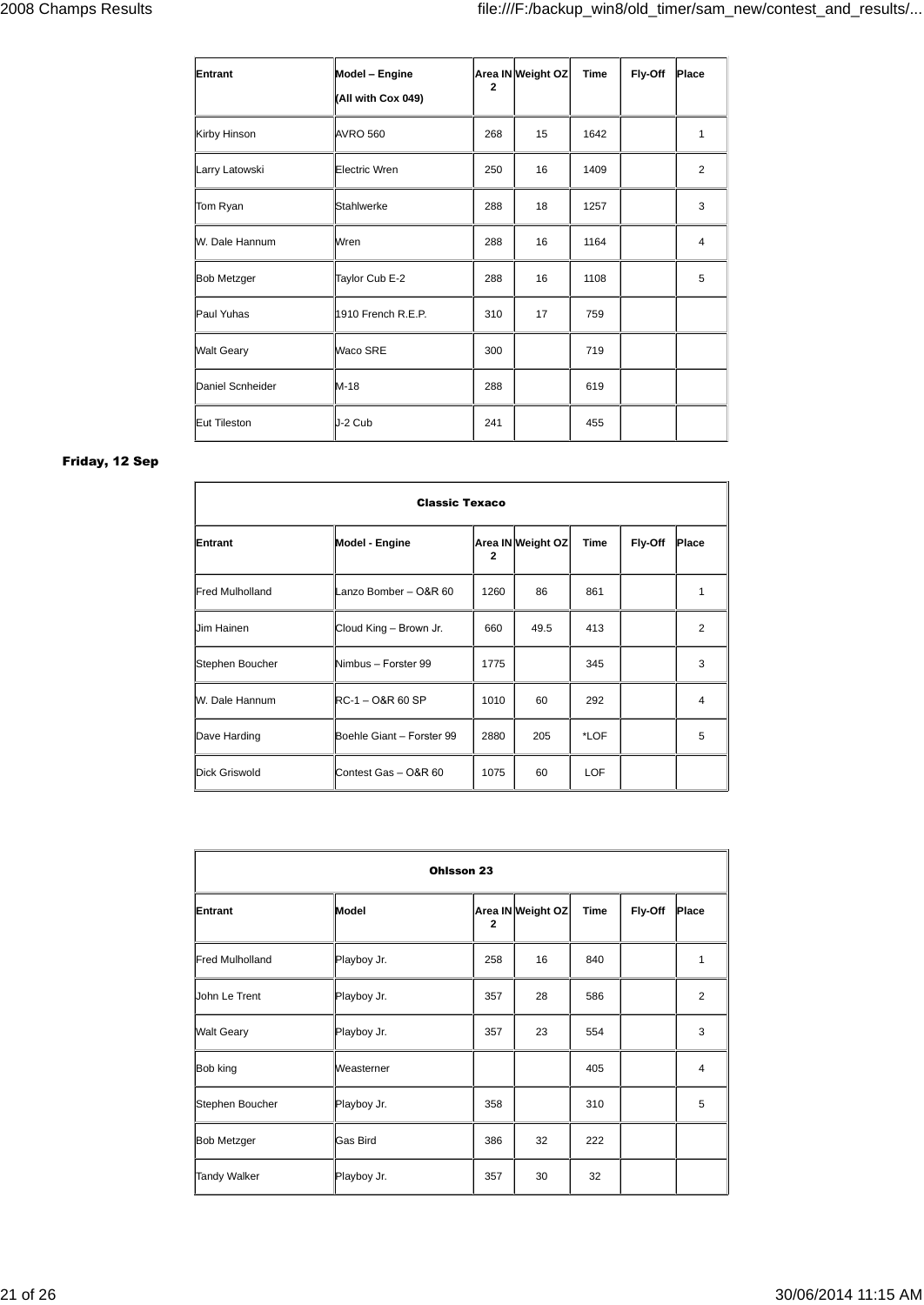| <b>Nostalgia LER</b>   |                         |              |                   |      |         |                |
|------------------------|-------------------------|--------------|-------------------|------|---------|----------------|
| Entrant                | Model - Engine          | $\mathbf{2}$ | Area IN Weight OZ | Time | Fly-Off | Place          |
| <b>Fred Mulholland</b> | Lanzo Swayback McCoy 60 | 927          | 60                | 840  |         | 1              |
| Harold Sprague         | Playboy - ENG 40        | 775          | 40                | 767  |         | $\overline{2}$ |
| <b>Tandy Walker</b>    | Fubar 600X - ST 35      | 605          | 36                | 736  |         | 3              |
| <b>Ted Patrolia</b>    | Cobra - McCoy 60        | 936          | 47                | 399  |         | $\overline{4}$ |
| George Lamb            | Sandy Hogan - OS 35     | 750          | 40                | 85   |         | 5              |

| <b>Foxacoy</b>     |                      |              |                   |             |         |       |
|--------------------|----------------------|--------------|-------------------|-------------|---------|-------|
| Entrant            | Model - Engine       | $\mathbf{2}$ | Area IN Weight OZ | <b>Time</b> | Fly-Off | Place |
| Barbara Mulholland | Bomber - Fox 35      | 800          |                   | 840         | 354     | 1     |
| W. Dale Hannum     | Lanzo Racer McCoy 35 | 300          | 40                | 840         | 335     | 2     |
| Joe Woodward       | Playboy - Fox 35     | 800          |                   | 840         | 225     | 3     |
| George Lamb        | Lanzo Racer McCoy 35 | 800          |                   | 840         |         | 4     |
| John Le Trent      | Playboy Sr. - Fox 35 | 800          |                   | 840         |         | 5     |
| <b>Bob King</b>    | Playboy - Fox 35     | 800          | 48                | 819         |         |       |
| Andrew Latowski    | Playboy - McCoy      | 800          |                   | 765         |         |       |
| <b>Bob Bissett</b> | Turner Spcl          | 800          | 48                | 650         |         |       |
| Key Crawford       | Playboy Sr. Johnson  | 800          | 41                | 629         |         |       |
| Frank Ryan         | Albatross            | 860          | 61                | 601         |         |       |
| Ed Pelz            | Playboy Sr. Fox 35   | 800          | 40                | 583         |         |       |

| <b>Speed 400 Electric RC Event</b> |                      |           |                  |             |                         |
|------------------------------------|----------------------|-----------|------------------|-------------|-------------------------|
| Entrant                            | Model - Motor        | Area IN 2 | <b>Weight OZ</b> | <b>Time</b> | Place                   |
| Mike McIntyre                      | Tomboy Sp 400        | 290       | 16               | 1800        | 1                       |
| Dan Schneider                      | Dallaire             | 288       |                  | 1592        | $\overline{2}$          |
| Leon Kincaid                       | Playboy              | 344       | 14.7             | 1505        | 3                       |
| <b>Jay Burkart</b>                 | Airborne             | 280       | 15               | 1503        | $\overline{\mathbf{4}}$ |
| Kent Meglemry                      | Airborne             | 280       |                  | 1356        | 5                       |
| <b>Jeff McClammant</b>             | <b>Red Ripper</b>    | 280       | 13               | 1361        |                         |
| Dave Harding                       | <b>Stardust Spcl</b> |           |                  | 1306        |                         |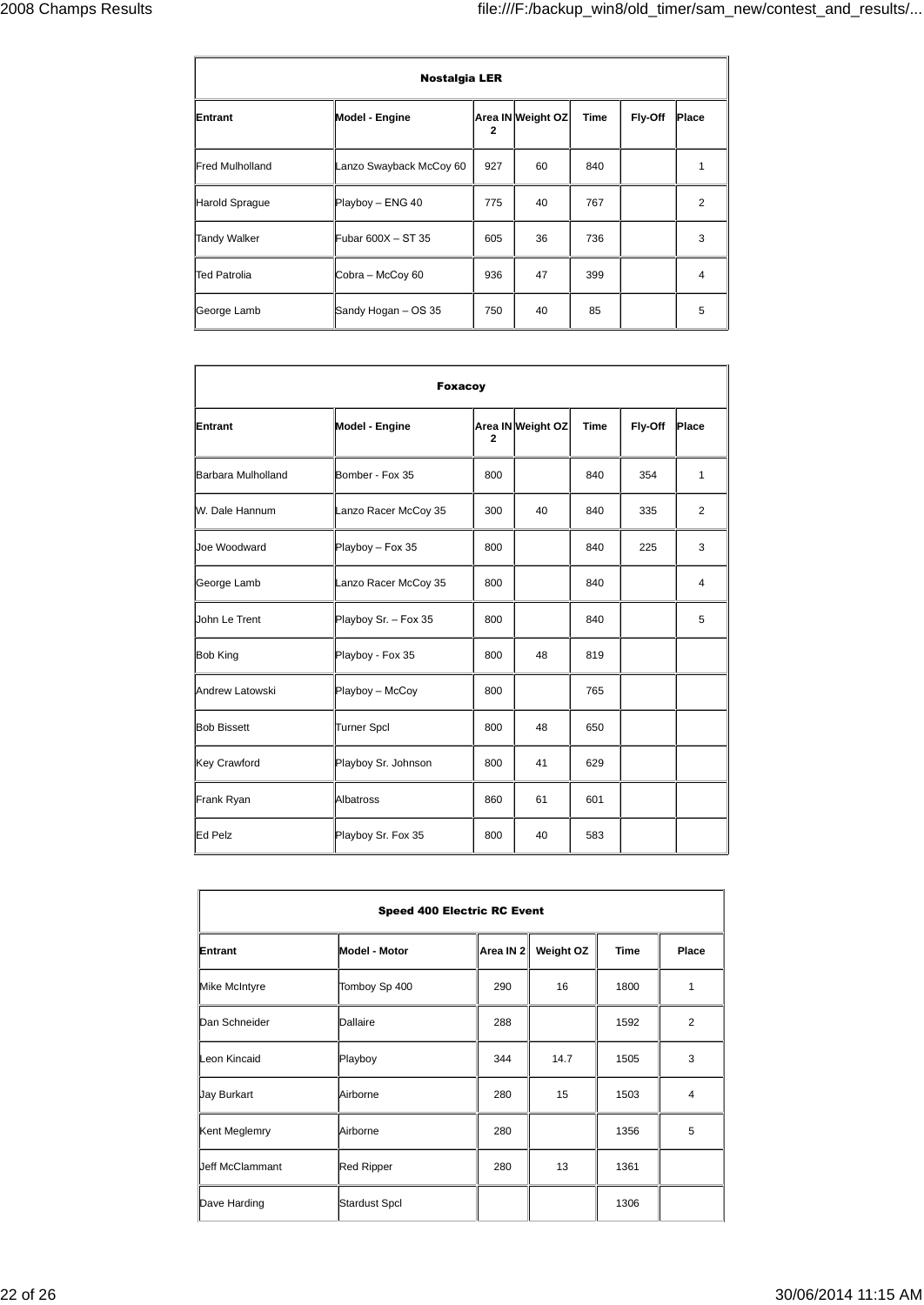| Kirby Hinson         | Lanzo RC-1            | 316 | 14 | 1305 |  |
|----------------------|-----------------------|-----|----|------|--|
| Eut Tileston         | Playboy Cabin         |     |    | 1214 |  |
| Ed Hamler            | Airborne              | 292 | 16 | 1002 |  |
| <b>Steve Roselle</b> | Dallaire              | 300 | 16 | 978  |  |
| Alfredo Hebron       | Bowden Int. Winner    | 338 | 19 | 834  |  |
| Glen Poole           | Rambler               | 290 | 19 | 830  |  |
| <b>Tommy Gray</b>    | <b>Bay Ridge Mike</b> | 345 |    | 619  |  |
| <b>Bob Metzger</b>   | Lanzo Bomber          | 252 | 16 | 51   |  |

## **SAM Champs Radio Control Grand Champions**

| <b>Spark Ignition RC Champion</b> |                     |                  |  |  |  |
|-----------------------------------|---------------------|------------------|--|--|--|
| <b>Name</b>                       | <b>Total Points</b> | Place            |  |  |  |
| <b>Barbara Mulholland</b>         | 19                  | Champion         |  |  |  |
| Ted Roman                         | 12                  | First Runner-up  |  |  |  |
| <b>Tandy Walker</b>               | 10                  | Second Runner-up |  |  |  |

| <b>Glow RC Champion</b> |                     |                       |  |  |
|-------------------------|---------------------|-----------------------|--|--|
| <b>Name</b>             | <b>Total Points</b> | Place                 |  |  |
| <b>Andy Latowski</b>    | 20                  | Champion              |  |  |
| Scott McNickle          | 12                  | First Runner-up (tie) |  |  |
| <b>Ted Roman</b>        | 12                  | First Runner-up (tie) |  |  |

| <b>Electric Power RC Champion</b> |                     |                  |  |  |  |
|-----------------------------------|---------------------|------------------|--|--|--|
| <b>Name</b>                       | <b>Total Points</b> | Place            |  |  |  |
| Dave Harding                      | 17                  | Champion*        |  |  |  |
| Jack Hiner                        | 17                  | First Runner-up  |  |  |  |
| <b>Richard Bartkowski</b>         | 10                  | Second Runner-up |  |  |  |

**\* First Place tie broken by Flier with most First place wins**

## **Nostalgia Free Flight Results**

Top of this page

**Monday, 8 Sep**

**C Glow**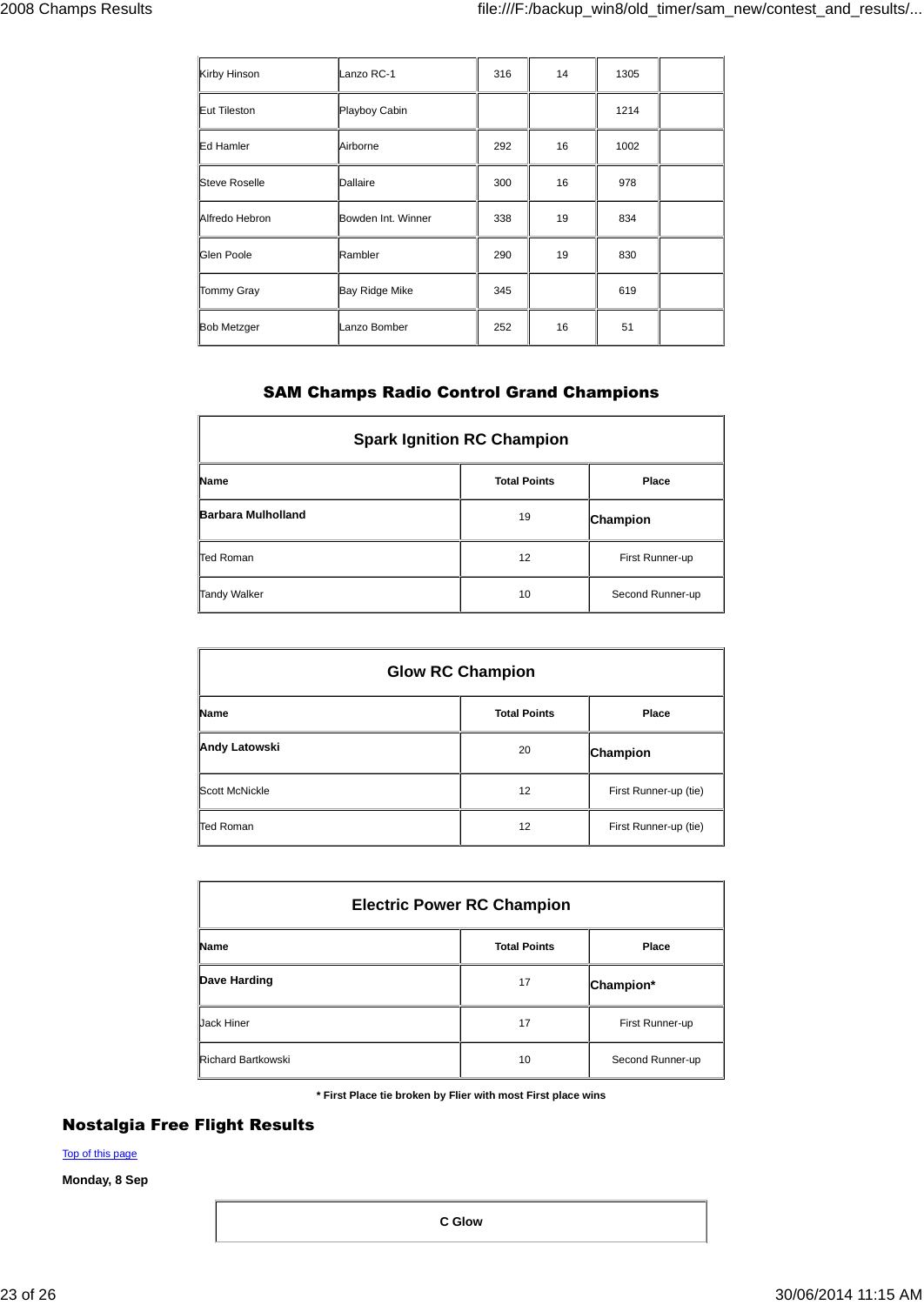| Entrant              | Model - Engine              | Area | <b>Time</b> | Place          |
|----------------------|-----------------------------|------|-------------|----------------|
| Jack Marsh           | $T-Bird - OS 35$            | 700  | 437         |                |
| Keith Fulmer         | $Swat - OS 35$              | 650  | 420         | $\overline{2}$ |
| <b>Bob Watson</b>    | Hoosier Hotshot- Veco 35    | 725  | 360         | 3              |
| <b>Bob Hanford</b>   |                             |      | 356         | 4              |
| <b>Graham Selick</b> | Hustler 750 - OS Max III 35 | 750  | 295         | 5              |
| Hank Sperzel         | Ramrod 750 - Fox 35         | 750  | 274         |                |

| <b>Small/Large Spark Ignition</b> |                |      |      |       |  |
|-----------------------------------|----------------|------|------|-------|--|
| Entrant                           | Model - Engine | Area | Time | Place |  |
| <b>Bucky Walter</b>               |                |      | 312  |       |  |

| Nostalgia Rubber |                    |      |             |                |  |
|------------------|--------------------|------|-------------|----------------|--|
| Entrant          | Model              | Area | <b>Time</b> | Place          |  |
| Roger Moon       | Pogo Stick         |      | 159         |                |  |
| Paul Simon       | Benenstein Avenger | 285  | 104         | $\overline{2}$ |  |

### **Tuesday, 9 Sep**

|                      | <b>B</b> Glow             |      |      |                |
|----------------------|---------------------------|------|------|----------------|
| Entrant              | Model - Engine            | Area | Time | Place          |
| Jack Marsh           | Shaboom - OS 29           | 600  | 580  | 1              |
| Gene Wicks           | T-Bird - OS Max III 29    | 600  | 480  | $\overline{2}$ |
| Keith Fulmer         | Swat - OS 29              | 650  | 470  | 3              |
| <b>Bob Hanford</b>   | Hoosier Hotshot           |      | 452  | 4              |
| <b>Bob Edelstein</b> | Hi Fly $-$ Torp 23        |      | 425  |                |
| <b>Bob Watson</b>    | Hoosier Hotshot - Fox 201 | 480  | 351  |                |
| Graham Selik         | Ramrod 600 - Johnson 29R  | 600  | 340  |                |

|             | 1/4 A Glow                             |      |             |       |
|-------------|----------------------------------------|------|-------------|-------|
| Entrant     | <b>Model - Engine</b><br>(Cox TD .020) | Area | <b>Time</b> | Place |
| John Oliver | TiBird                                 | 150  | 310         |       |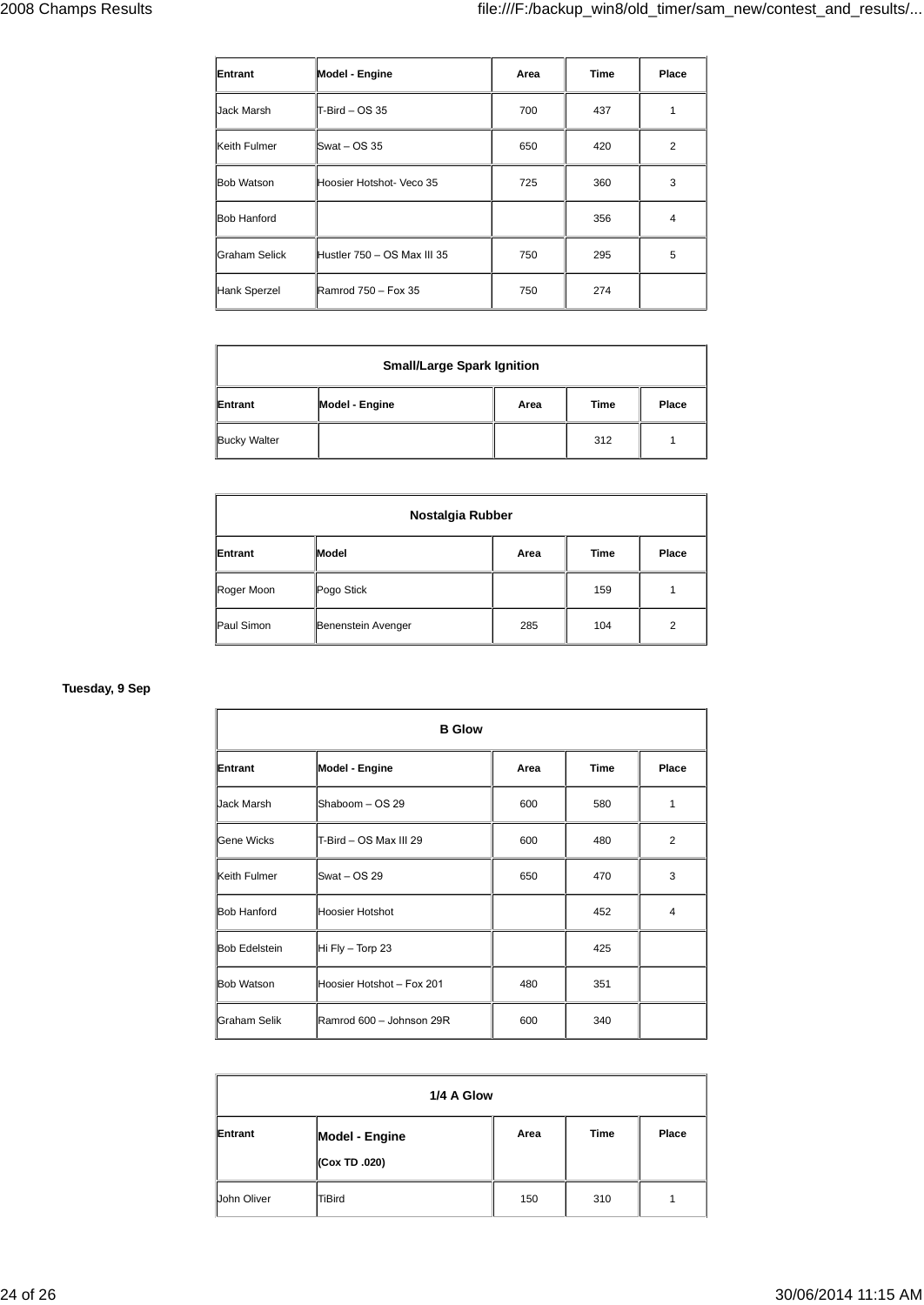| Dorhm Crawforrd    | <b>T-Bird</b> | 150 | 306 | $\overline{2}$ |
|--------------------|---------------|-----|-----|----------------|
| <b>Jack Marsh</b>  | Shaboom       | 275 | 269 | 3              |
| <b>Bob Hanford</b> | T-Bird        | 150 | 261 | 4              |
| Graham Selick      | Kiwi          | 145 | 251 | 5              |
| Jim Kelly          | T-Bird        | 150 | 174 |                |

|                 | Nostalgia Wakefield |      |      |       |
|-----------------|---------------------|------|------|-------|
| Entrant         | Model               | Area | Time | Place |
| <b>Ed Sneed</b> | Wonderbar           |      | 540  |       |

### **Wednesday, 10 Sep**

| A Glow               |                           |      |             |                         |
|----------------------|---------------------------|------|-------------|-------------------------|
| Entrant              | Model - Engine            | Area | <b>Time</b> | Place                   |
| Jack Marsh           | Jay's Bird - OS 19        | 450  | 840         | 1                       |
| Keith Fulmer         | Swat - OS 15              | 420  | 724         | 2                       |
| Gene Wicks           | Hustler - OS Max III 15   | 411  | 562         | 3                       |
| <b>Bob Hanford</b>   | Lucky Lindy               |      | 557         | $\overline{\mathbf{4}}$ |
| <b>Bob Edelstein</b> | Hi Fly - Torp 19          |      | 352         | 5                       |
| <b>Bob Watson</b>    | Hoosier Hotshot - OS 15   | 440  | 344         |                         |
| <b>Jim Coffin</b>    | Crazy Checks - Elfin 2.49 | 350  | 289         |                         |
| <b>Graham Selick</b> | Kiwi - OS 15              | 440  | 216         |                         |

| 1/2 A Glow           |                             |      |             |                |
|----------------------|-----------------------------|------|-------------|----------------|
| Entrant              | Model - Engine              | Area | <b>Time</b> | Place          |
| Keith Fulmer         | Swat - Cox Medallion .049   | 275  | 408         | 1              |
| <b>Gene Wicks</b>    | T-Bird - Cox Medallion .049 | 234  | 360         | 2              |
| <b>Bob Hanford</b>   | <b>T-Bird</b>               | 234  | 347         | 3              |
| Jack Marsh           | Shaboom - Cox Medallion 049 | 300  | 310         | $\overline{4}$ |
| Chris Lidberg        | T-Bird - Cox Medallion .049 | 234  | 234         | 5              |
| <b>Bob Edelstein</b> | T-Bird - Atwood 049         | 234  | 208         |                |
| Jack Barker          | Geef - Cox .049             |      | 204         |                |
| Dave Acton           |                             |      | 165         |                |

Top of this page